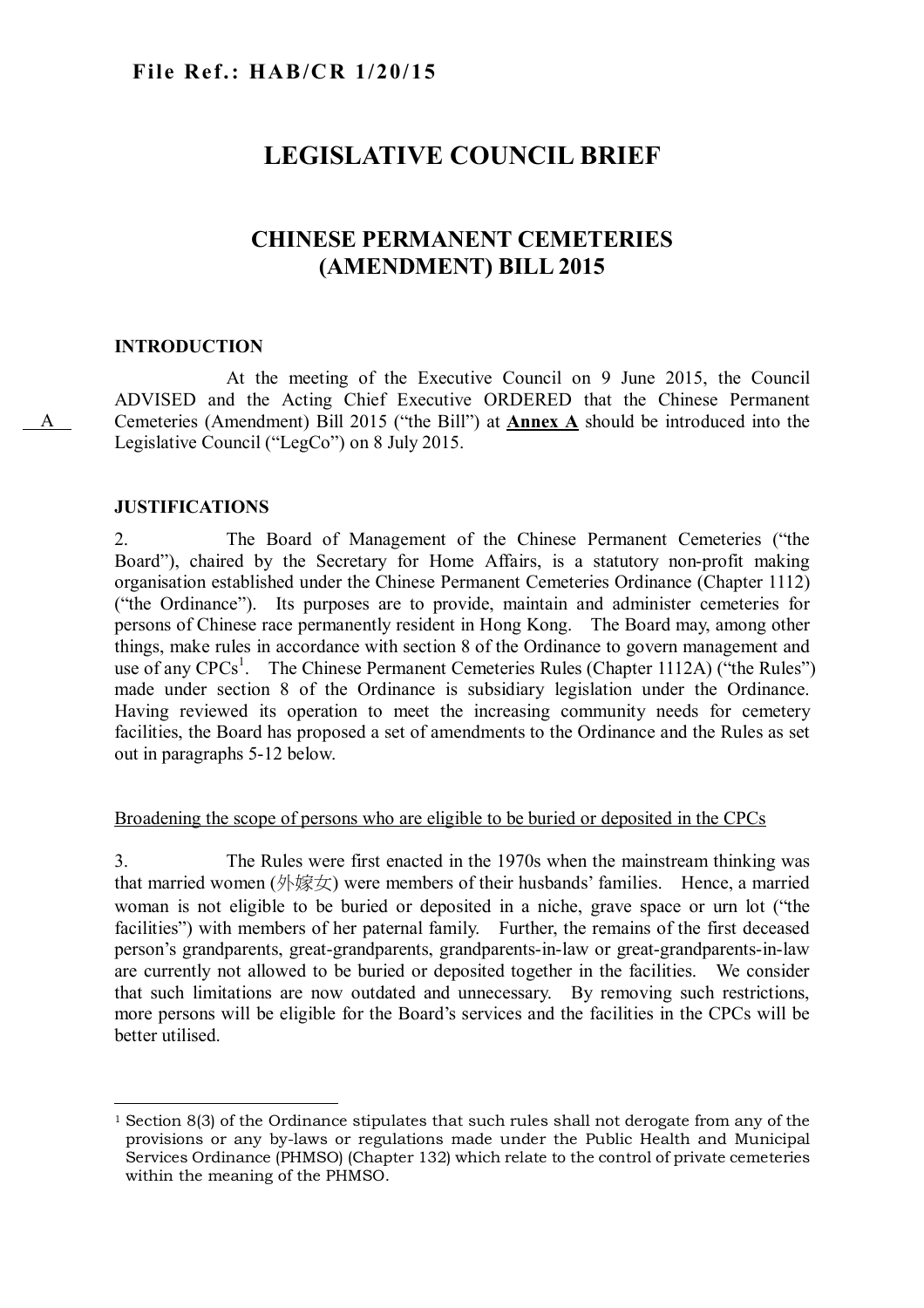4. We propose to remove from the existing Rules the term "close relative" and the eligibility for subsequent burial or deposit will be governed by a single definition of "relative" instead. Any reference to "his wife" will be replaced by "the spouse" and the definition of "relative" will be widened to include grandparents, great-grandparents, grandparents-in-law and great-grandparents-in-law as well as other family members<sup>2</sup>.

# Allowing subsequent burial of ashes into exhumable lots and paid ossuary niches

5. Grave spaces of the CPCs are divided into two types, non-exhumable lots ( $\#$ ) 須起回骨殖墓地) and exhumable lots (須起回骨殖墓地). Non-exhumable lots are of a permanent nature whereas exhumable lots have a term of expiry. Under the existing provision, only non-exhumable lots may be used for subsequent burial of close relatives' ashes. As cremation is more common nowadays, in order to provide the community with greater flexibility and better utilisation of the land in CPCs, we propose that subsequent burial of relatives' ashes in exhumable lots should be allowed. The relevant provisions in the Rules should therefore be revised to allow for subsequent burial of human remains and ashes in both exhumable and non-exhumable lots, provided that they are those of a relative of the first eligible deceased buried in the grave space. For similar considerations, we also propose to allow the permittee<sup>3</sup> to arrange for the subsequent deposit of ashes into a paid ossuary niche.

# Allowing cremation of unclaimed human remains

6. Under the current arrangements, if a permittee does not disinter the human remains from an exhumable lot of CPCs after the expiry of the term of use that is not extended or being non-extendible, the Board will publish a notice in the Gazette and in at least two local newspapers its intention to disinter, and will also put notices on the tombstones concerned. The Board may disinter and remove the skeletal human remains in the exhumable lot after a period of six months from the date of such publications<sup>4</sup>. The disinterred human remains will be placed in designated ossuary niches (骨殖龕位) in the CPCs until the permittee claims back the human remains. Under the existing provisions of the Ordinance, the Board is not empowered to cremate the disinterred human remains. Compared with storage of human ashes, the storage of skeletal human remains in ossuary niches will take up more space. It is estimated that the existing ossuary niches will be exhausted in less than ten years if no change in the existing arrangement is made.

7. On the other hand, under section 119A of the Public Health and Municipal Services Ordinance (Chapter 132), human remains in graves inside a public cemetery are subject to a six-year exhumation arrangement. After making public notification, the Food and Environmental Hygiene Department ("FEHD") is empowered to cremate unclaimed human remains and store the cremated ashes in the Communal Grave at Sandy Ridge Cemetery. Proper written records will be kept so that family members may reclaim the

 $\overline{a}$ <sup>2</sup> See the interpretation of "relative" in clause 10(8) of Annex A.

<sup>&</sup>lt;sup>3</sup> The permittee is the person to whom the Board has allocated a facility for the purpose of burial or deposit of a deceased person's human remains or ashes.

<sup>&</sup>lt;sup>4</sup> The Board usually disinter and remove the skeletal human remains in the exhumable lots during mass exhumation exercises for the sake of efficiency.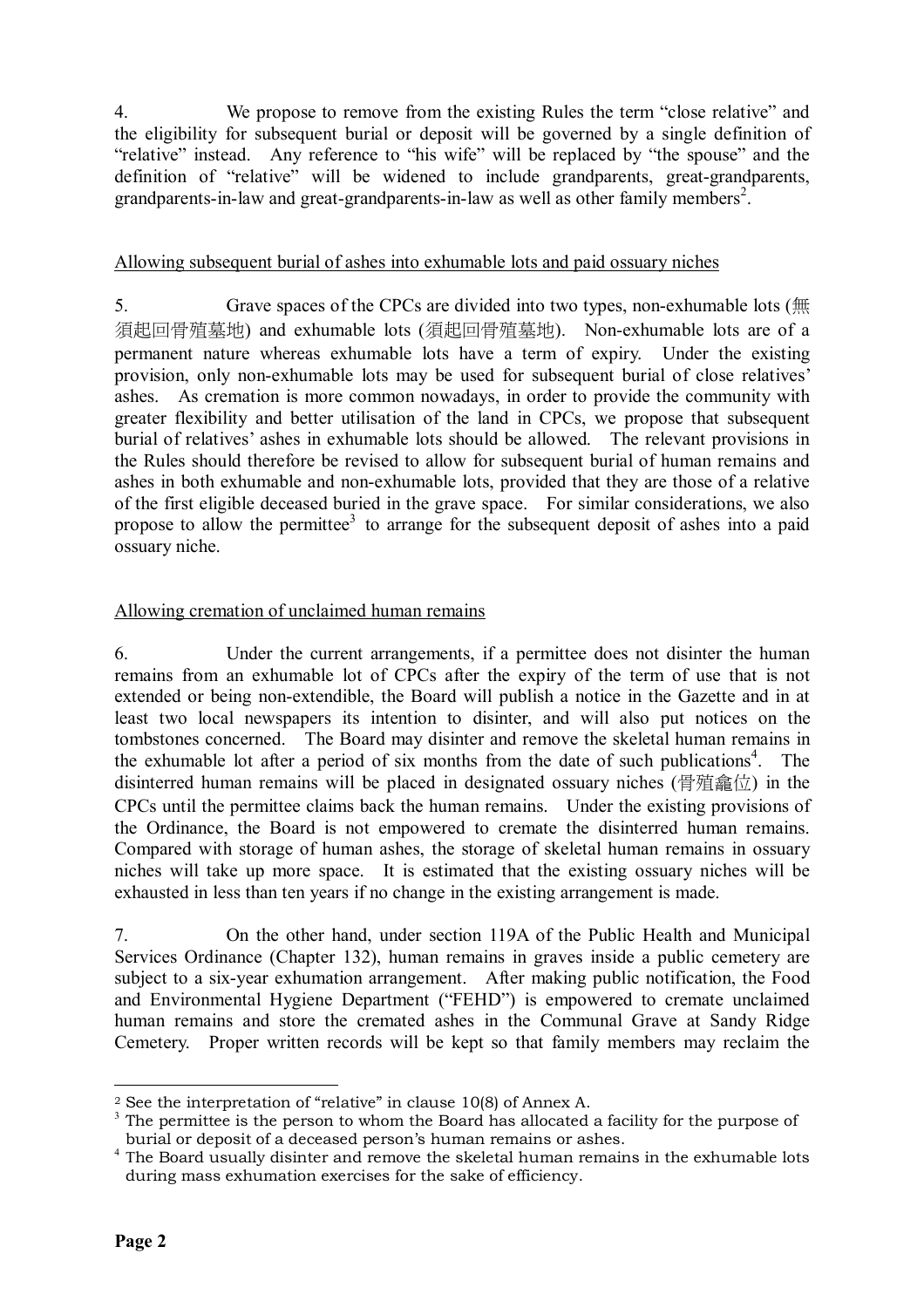cremated ashes before their final disposal in the Communal Grave. The Board intends to make reference to FEHD's arrangements in handling the unclaimed remains. It proposes to amend section 8 of the Ordinance to empower the Board to make rules for cremation of unclaimed disinterred human remains in exhumable lots six years after expiry of the service term. The Board will be required to make public announcement of its intention of cremation beforehand. The human ashes will be stored with proper records made to allow for any future reclaims by permittees. The aforesaid arrangements on cremating unclaimed human remains will only be applicable to permittees who renew their service contracts or are allocated grave spaces after the enactment of the Bill and the arrangements will be included in the terms of service to be signed by the permittees with the Board. The Board will continue to make the best effort in reaching out to the permittees of the exhumable lots concerned. We consider this a reasonable way forward in handling unclaimed human remains in the CPCs.

# Removing the restriction on the maximum number of sets of ashes that could be deposited in a niche

8. The current provision sets the maximum sets of human ashes that can be deposited into an ordinary niche at two, and a family niche at four. By drawing reference from FEHD's recent relaxation with regard to placing additional cremated ashes into public niches<sup>5</sup>, the Board proposes to remove such restrictions and to empower the Board to determine the maximum number of ashes to be deposited in a niche. This would allow better utilisation of the niches provided in the CPCs because more sets of human ashes may then be deposited in a niche, if the permittees so prefer.

# Expanding the ambit of the donations that could be made by the Board

9. Section 7(2) of the Ordinance stipulates that the Board may donate to any charity operating for the benefit of "persons of the Chinese race in Hong Kong". To support charitable work in Hong Kong and the advocacy of promoting social inclusion and equal opportunities, we consider that the restrictions on the Board's donation to only "persons of the Chinese race" should be removed so that the Board can support those charitable activities whose beneficiaries are not restricted to Chinese. We therefore propose that the Board may donate to any charity operating for the benefit of "the community of Hong Kong or a particular sector of that community".

# Other proposed improvements

10. We also agree with the Board's other proposals to improve the Ordinance and the Rules so that they could be clearer and better reflect the changes in the operation of the CPCs over the years. These include amendments to the dimensions of grave spaces and urn lots to follow the dimension requirements as adopted in the Private Cemeteries Regulation (Chapter 132BF); addition or amendments of terms in the Rules for clarity and consistency;

 $\overline{a}$ <sup>5</sup> With effect from 2 January 2014, FEHD has, among others, relaxed the arrangement of placing additional sets of ashes into public niches. If applicant prefers, each standard niche may accommodate more than two sets of cremated ashes, while each large niche may accommodate more than four sets.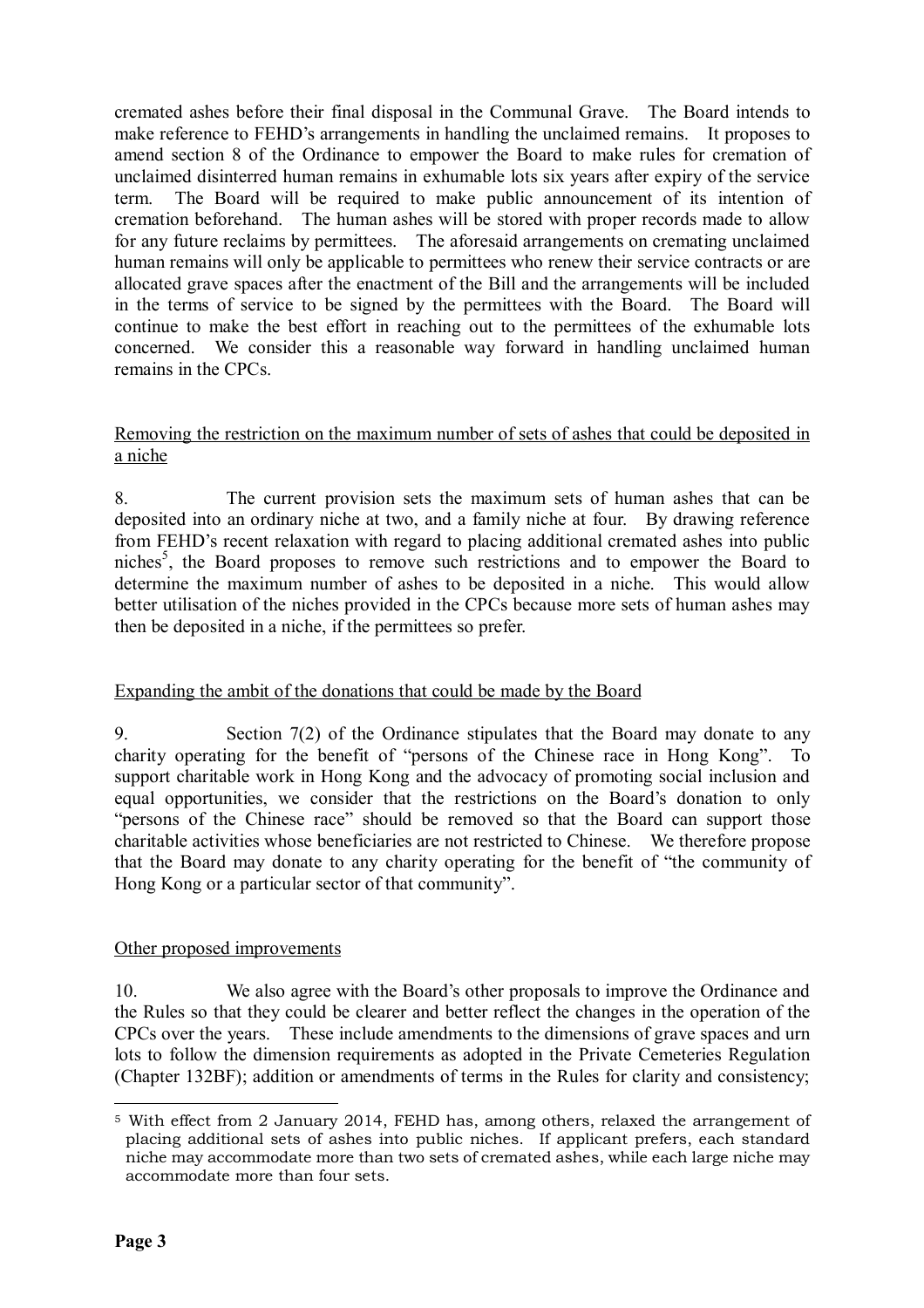and updating the general exemption clause with regard to damage liabilities of the Board.

# **THE BILL**

- 11. The main provisions of the Bill are as follows
	- (a) Clause 1 sets out the short title and the commencement of the Bill;
	- (b) Clauses 3, 5, 6, 10(8) and 11 provide for the broadened scope of deceased persons eligible to be buried, interred or deposited in the cemetery (policy explained in paragraphs 3 to 4 above);
	- (c) Clauses 14 and 21 provide for the use of the grave spaces and urn lots respectively and to allow subsequent burial of human ashes into exhumable lots and paid ossuary niches (policy explained in paragraph 5 above);
	- (d) Clauses 8 and 16 provide for empowering the Board to make rules for cremating unclaimed human remains (policy explained in paragraphs 6 to 7 above);
	- (e) Clauses 24 and 26 remove the restriction on the maximum sets of ashes that could be deposited in an ordinary niche or a family niche (policy explained in paragraph 8 above); and
	- (f) Clause 7 expands the ambit of donations that could be made by the Board (policy explained in paragraph 9 above).

# **LEGISLATIVE TIMETABLE**

| 12. | The legislative timetable will be $-$                                                     |                |  |  |  |
|-----|-------------------------------------------------------------------------------------------|----------------|--|--|--|
|     | Publication in the Gazette                                                                | 26 June 2015   |  |  |  |
|     | First reading and commencement of<br>second reading debate in the LegCo                   | 8 July 2015    |  |  |  |
|     | Resumption of second reading debate,<br>committee stage and third reading in the<br>LegCo | To be notified |  |  |  |

# **IMPLICATIONS OF THE PROPOSAL**

13. The proposal has environmental, sustainability, family and gender implications as set out at **Annex B**. The proposal is in conformity with the Basic Law, including the provisions concerning human rights. It does not affect the current binding effect of the Ordinance. It has no financial, civil service, economic, competition or productivity implications.

B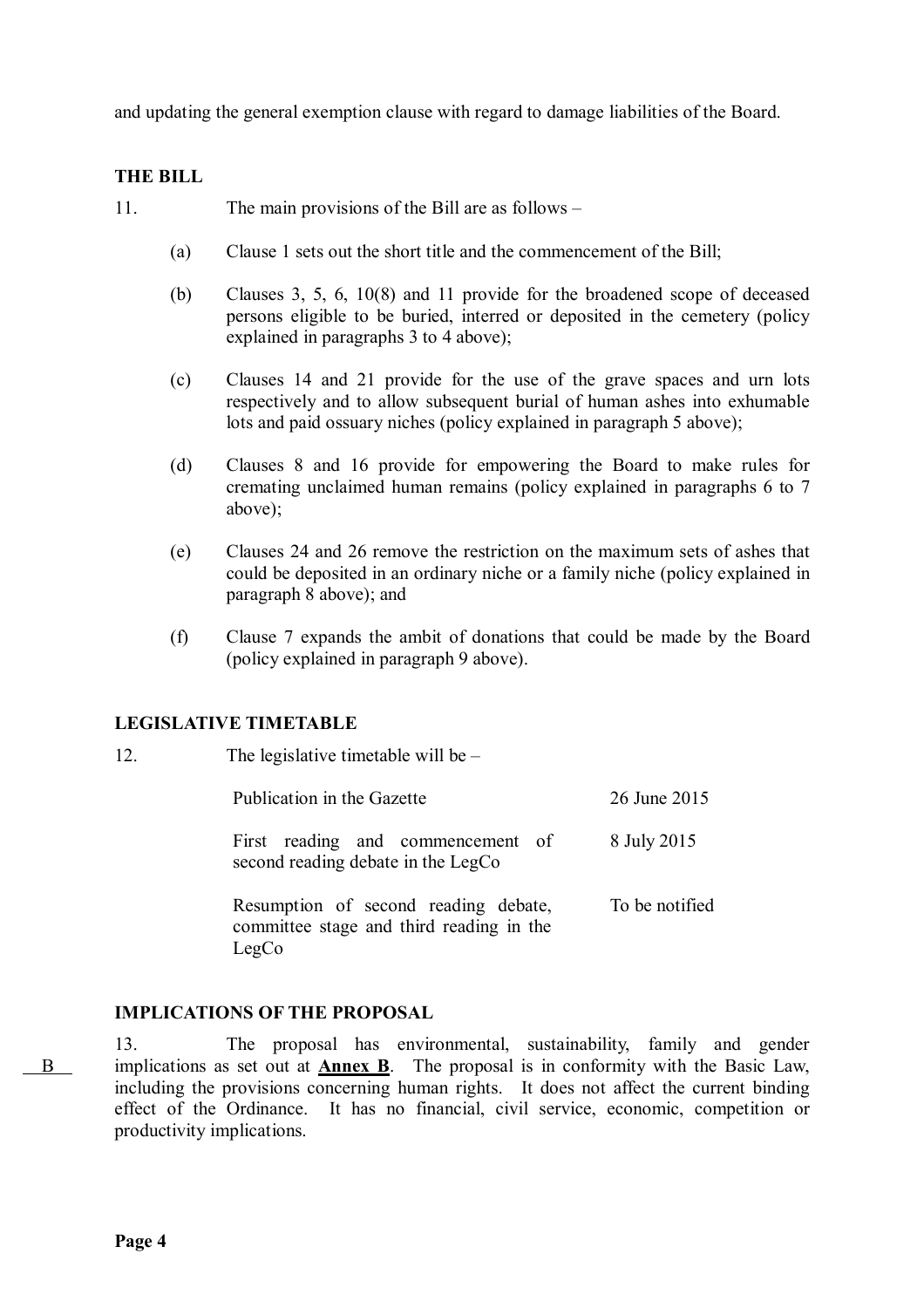# **PUBLIC CONSULTATION**

14. The LegCo Panel on Home Affairs was consulted on 17 February 2014 and Members were generally supportive of the proposed amendments to provide more flexibility in the use of the existing grave spaces and niches, thus contributing to the overall objective of better utilisation of the valuable land resources of the CPCs.

# **PUBLICITY**

15. A press release will be issued on the date of Gazettal. A spokesperson will be made available to handle media enquiries.

# **ENQUIRY**

16. In case of enquiries about this Brief, please contact Mrs Susanne Wong, Principal Assistant Secretary for Home Affairs (Civic Affairs)3, at 3509 8120.

**HOME AFFAIRS BUREAU 24 June 2015**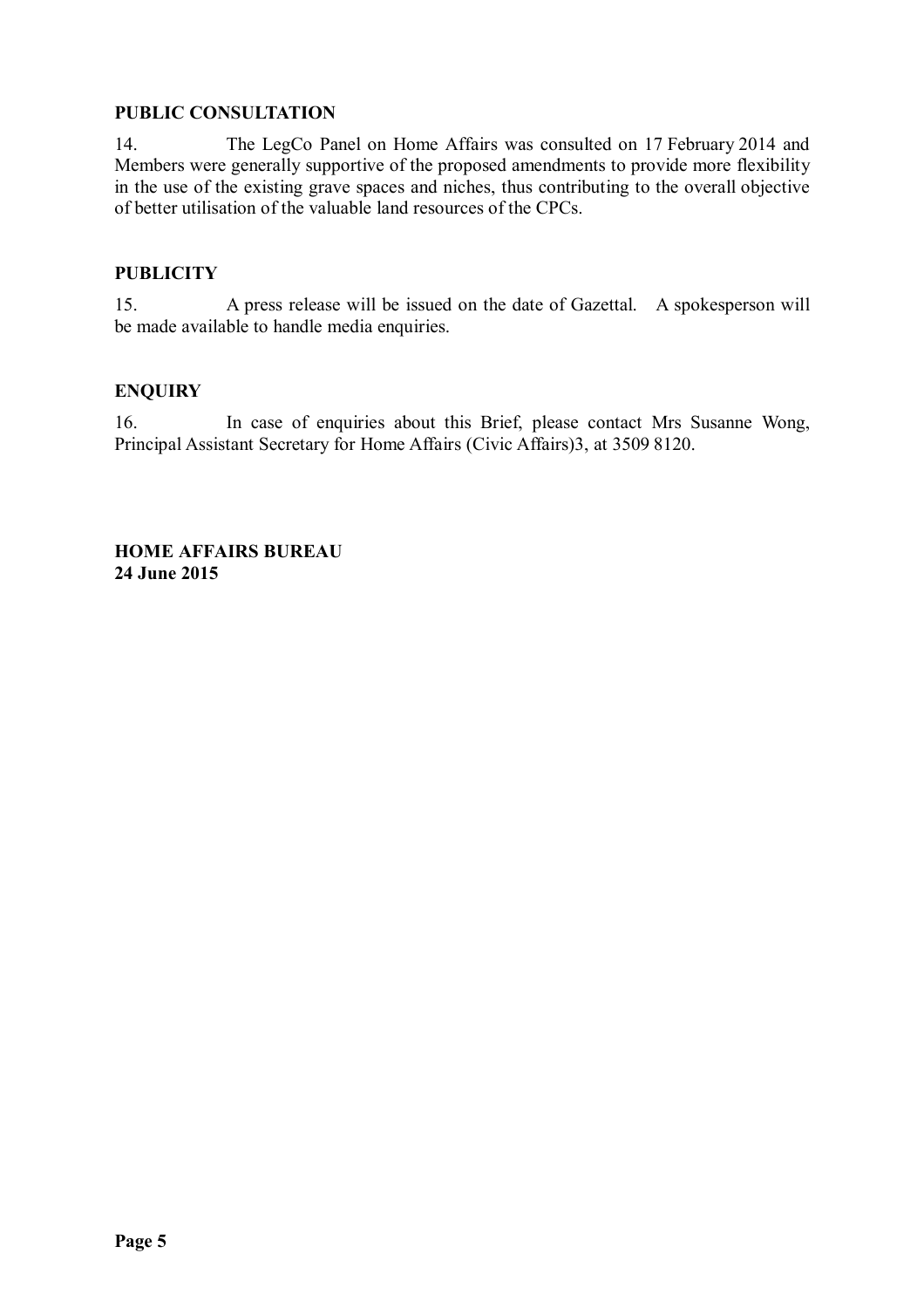$\ddot{\phantom{1}}$ 

Chinese Permanent Cemeteries (Amendment) Bill 2015

 $\ddot{\textbf{i}}$ 

 $\chi$ 

 $\sim$   $\sim$ 

| <b>Chinese Permanent Cemeteries (Amendment) Bill 2015</b> |                                                             |  |  |  |  |
|-----------------------------------------------------------|-------------------------------------------------------------|--|--|--|--|
|                                                           | <b>Contents</b>                                             |  |  |  |  |
| Clause                                                    | Page                                                        |  |  |  |  |
|                                                           | Part 1                                                      |  |  |  |  |
|                                                           | Preliminary                                                 |  |  |  |  |
| 1.                                                        |                                                             |  |  |  |  |
|                                                           | Part <sub>2</sub>                                           |  |  |  |  |
|                                                           | <b>Amendments to Chinese Permanent Cemeteries Ordinance</b> |  |  |  |  |
| 2.                                                        |                                                             |  |  |  |  |
| 3.                                                        |                                                             |  |  |  |  |
| $\mathbf{4}$                                              |                                                             |  |  |  |  |
| 5.                                                        |                                                             |  |  |  |  |
| 6.                                                        |                                                             |  |  |  |  |
| 7.                                                        |                                                             |  |  |  |  |
| 8.                                                        |                                                             |  |  |  |  |
|                                                           | Part 3                                                      |  |  |  |  |
|                                                           | <b>Amendments to Chinese Permanent Cemeteries Rules</b>     |  |  |  |  |
| 9.                                                        |                                                             |  |  |  |  |
| 10.                                                       |                                                             |  |  |  |  |
| 11.                                                       |                                                             |  |  |  |  |

| Clause | Page                                                                                                      |
|--------|-----------------------------------------------------------------------------------------------------------|
| r.     | 4.                                                                                                        |
| 12.    | Rule 5 amended (consent of Board for burials, deposits and                                                |
| 13.    | Rule 7 amended (allocation use and dimension of grave                                                     |
| 14.    |                                                                                                           |
|        | 7A.                                                                                                       |
| 15.    |                                                                                                           |
|        | 14.<br>Disinterment and removal of human remains and<br>ashes from exhumable lot on expiry of the term 14 |
| 16.    |                                                                                                           |
|        | 14A.<br>Cremation of human remains removed from                                                           |
| 17.    |                                                                                                           |
| 18.    | Rule 16 repealed (several interments in one grave space) 15                                               |
| 19.    | Rule 17 repealed (burial in urn of skeletal or cremated                                                   |
| 20.    | Rule 18 amended (reversion of vacant ordinary or subscriber                                               |
| 21.    |                                                                                                           |
|        | Dimension, allocation and use of urn lots 16<br>18A.                                                      |
| 22.    |                                                                                                           |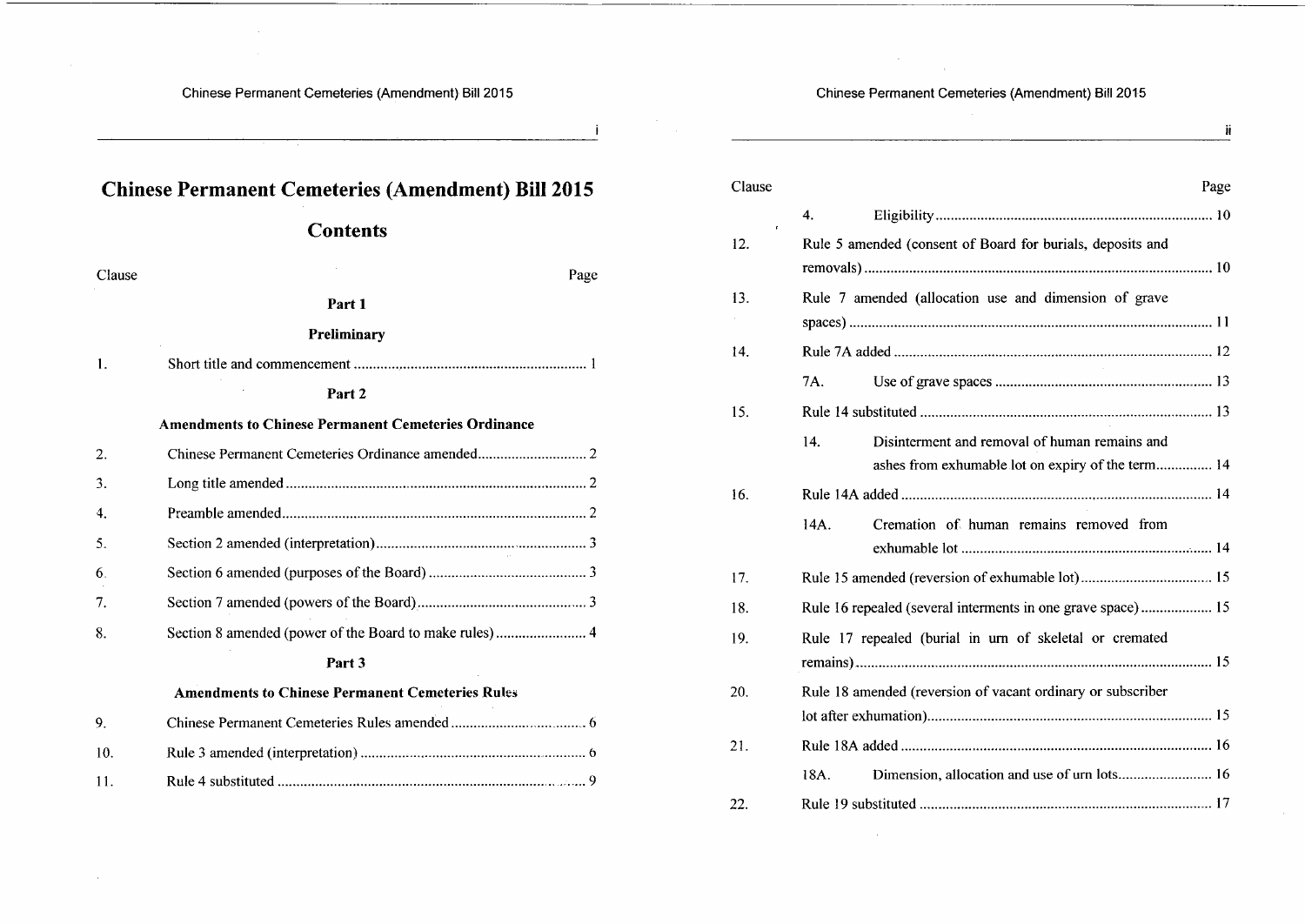$\sim 10^6$ 

\_\_\_\_\_

iii

| Clause | Page                                                      |
|--------|-----------------------------------------------------------|
|        | Reversion of vacant urn lot after removal 17<br>19.       |
| 23.    |                                                           |
|        | 20.                                                       |
| 24.    |                                                           |
|        | Allocation and use of ordinary niches  18<br>20A.         |
| 25.    |                                                           |
|        | 21.<br>Reversion of vacant ossuary niche and ordinary     |
|        |                                                           |
| 26.    |                                                           |
|        | 21A.                                                      |
| 27.    |                                                           |
| 28.    | amended (digging, paving, monuments and<br>Rule<br>22     |
|        |                                                           |
| 29.    |                                                           |
|        | 23.                                                       |
| 30.    |                                                           |
|        | Power of Board to repair and recover expenses, 25<br>23A. |
| 31.    |                                                           |
|        | 28.                                                       |
| 32.    |                                                           |
| 33.    |                                                           |

## Chinese Permanent Cemeteries (Amendment) Bill 2015

|          |                                                      | İ٧   |
|----------|------------------------------------------------------|------|
| Clause   |                                                      | Page |
|          | Part 4                                               |      |
|          | <b>Amendments Relating to Headings of Provisions</b> |      |
| 34.      |                                                      |      |
| Schedule | Amendments Relating to Headings of Provisions of     |      |
|          |                                                      | 30   |

 $\mathcal{O}(\mathcal{E}^{\mathcal{E}})$  , where  $\mathcal{E}^{\mathcal{E}}$ 

 $\sim 10^{11}$ 

 $\mathcal{L}^{\text{max}}_{\text{max}}$ 

 $\mathcal{L}^{\text{max}}_{\text{max}}$  and  $\mathcal{L}^{\text{max}}_{\text{max}}$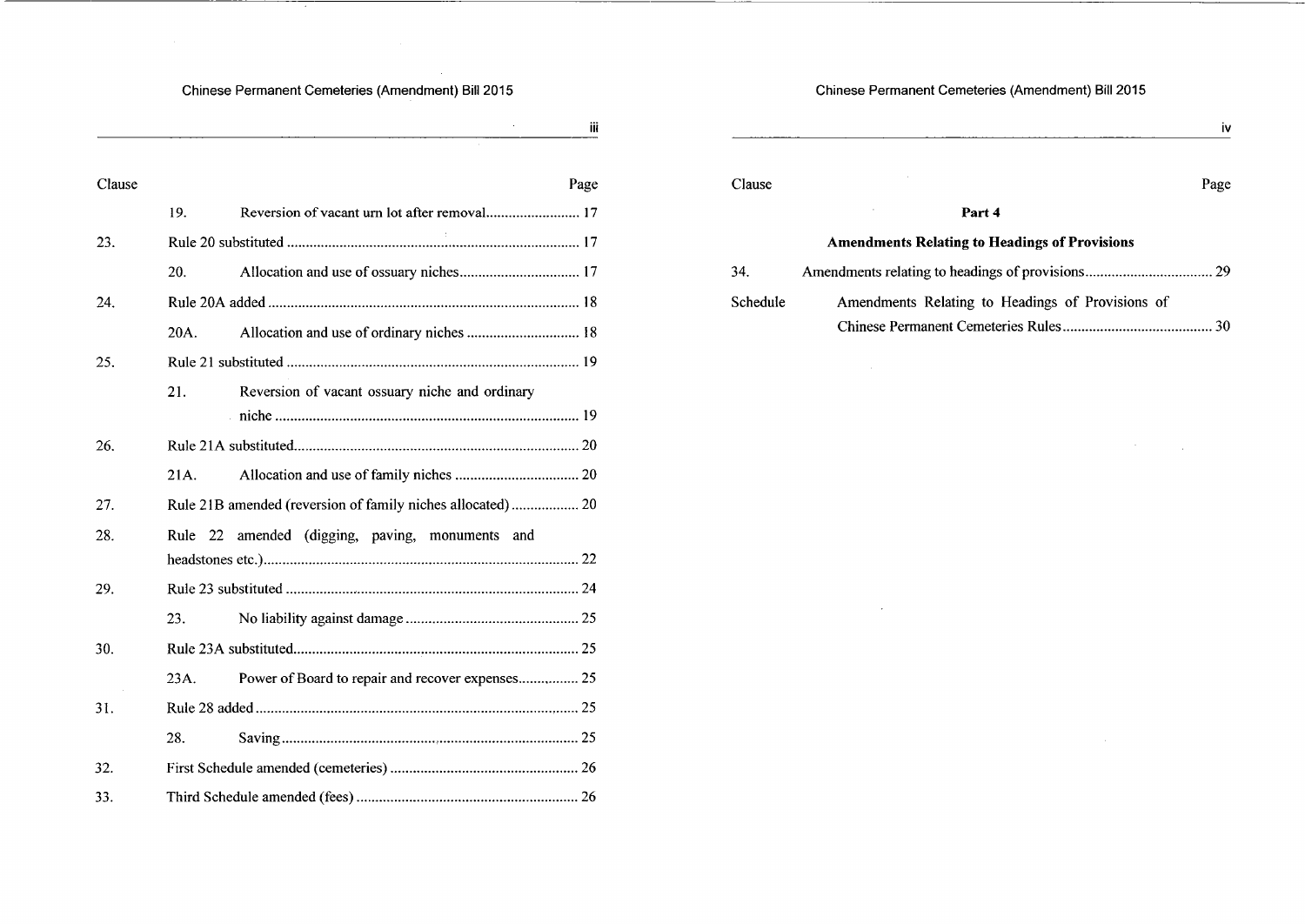Part 1 Clause 1

A BILL

# T<sub>o</sub>

Amend the Chinese Permanent Cemeteries Ordinance and the Chinese Permanent Cemeteries Rules to broaden the scope of eligible deceased persons to be interred, buried or deposited in a cemetery specified in the First Schedule to the Rules; to allow the burials of human ashes in an exhumable lot; to provide for the power to cremate unclaimed human remains; to amend the purposes and powers of the Board of Management of the Chinese Permanent Cemeteries; to provide for related matters; and to make technical amendments.

Enacted by the Legislative Council.

## Part 1

# Preliminary

- Short title and commencement 1.
	- (1) This Ordinance may be cited as the Chinese Permanent Cemeteries (Amendment) Ordinance 2015.
	- This Ordinance comes into operation on a day to be appointed  $(2)$ by the Secretary for Home Affairs by notice published in the Gazette.

Chinese Permanent Cemeteries (Amendment) Bill 2015

Part 2

 $\blacktriangleleft$ 

# Clause 2

# Part<sub>2</sub>

# **Amendments to Chinese Permanent Cemeteries Ordinance**

#### $2.$ **Chinese Permanent Cemeteries Ordinance amended**

The Chinese Permanent Cemeteries Ordinance (Cap. 1112) is amended as set out in sections 3 to 8.

#### $\mathbf{3}$ . Long title amended

The long title, after "Hong Kong"-Add "and their relatives,".

#### Preamble amended  $\boldsymbol{4}$ .

- $(1)$  Preamble, paragraph  $(f)$  Repeal the colon Substitute a semicolon.
- Preamble, after paragraph (f)—  $(2)$

Add

- subsequent to the events mentioned in paragraphs (a),  $"({g})"$ (d) and (f), the pieces or parcels of land referred to in paragraphs (a) and (d) and other pieces or parcels of land were appropriated or granted to the Board established under section 3 (*Board*) for use as cemeteries;
- after modifications to the documents effecting the (h) appropriation or grant of all of the pieces or parcels of land appropriated or granted to the Board, all those pieces or parcels of land are now permitted to be used in

 $\overline{2}$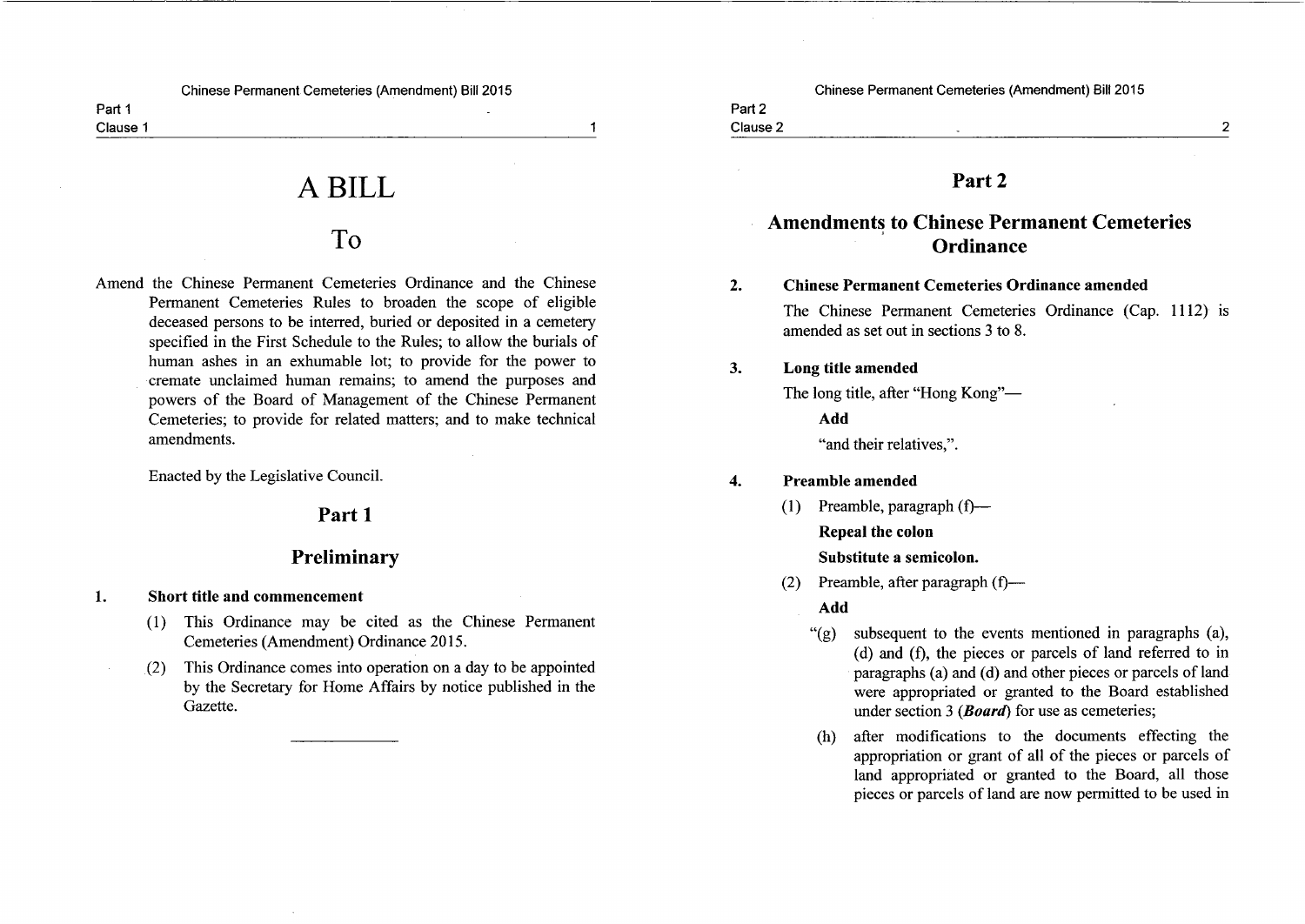| Part 2<br>Clause 5 |     | 3                                                                                       | Part 2<br>Clause 8 |     | 4                                                                         |
|--------------------|-----|-----------------------------------------------------------------------------------------|--------------------|-----|---------------------------------------------------------------------------|
|                    |     | accordance with this Ordinance and the rules made                                       |                    |     | "persons of the Chinese race in Hong Kong"                                |
|                    |     | under it:".                                                                             |                    |     | <b>Substitute</b>                                                         |
| 5.                 |     | <b>Section 2 amended (interpretation)</b>                                               |                    |     | "the community of Hong Kong or a particular sector of that<br>community". |
|                    | (1) | Section 2, definition of <i>Chinese Permanent Cemetery</i> —                            |                    |     |                                                                           |
|                    |     | Repeal                                                                                  | 8.                 |     | Section 8 amended (power of the Board to make rules)                      |
|                    |     | "or burial ground".                                                                     |                    | (1) | Section $8(2)(a)$ —                                                       |
|                    | (2) | Section 2, English text, definition of <i>permanently resident in</i>                   |                    |     | Repeal                                                                    |
|                    |     | <b>Hong Kong-</b>                                                                       |                    |     | everything after "grave space"                                            |
|                    |     | Repeal the full stop                                                                    |                    |     | <b>Substitute</b>                                                         |
|                    |     | Substitute a semicolon.                                                                 |                    |     | ", an urn lot or a niche;".                                               |
|                    | (3) | Section 2-                                                                              |                    | (2) | Section $8(2)(c)$ —                                                       |
|                    |     | Add in alphabetical order                                                               |                    |     | Repeal                                                                    |
|                    |     | "relative (親屬) has the meaning given by rule 3 of the                                   |                    |     | "spaces"                                                                  |
|                    |     | Chinese Permanent Cemeteries Rules (Cap. 1112 sub.<br>$leg. A).$ ".                     |                    |     | <b>Substitute</b>                                                         |
|                    |     |                                                                                         |                    |     | "spaces, urn lots and niches".                                            |
| 6.                 |     | Section 6 amended (purposes of the Board)                                               |                    | (3) | Section $8(2)(d)$ —                                                       |
|                    |     | Section 6-                                                                              |                    |     | Repeal                                                                    |
|                    |     | <b>Repeal</b>                                                                           |                    |     | "; and".                                                                  |
|                    |     | everything after "Board"                                                                |                    |     | Substitute a semicolon.                                                   |
|                    |     | <b>Substitute</b>                                                                       |                    | (4) | Section $8(2)(e)$ —                                                       |
|                    |     | "are to provide, maintain and administer cemeteries for                                 |                    |     | Repeal                                                                    |
|                    |     | persons of the Chinese race permanently resident in Hong<br>Kong and their relatives.". |                    |     | "and removal of human remains."                                           |
|                    |     |                                                                                         |                    |     | <b>Substitute</b>                                                         |
| 7.                 |     | Section 7 amended (powers of the Board)                                                 |                    |     | ", removal and cremation of human remains; and".                          |
|                    |     | Section $7(2)$ --                                                                       |                    | (5) | After section $8(2)(e)$ —                                                 |
|                    |     | Repeal                                                                                  |                    |     | Add                                                                       |

 $\sim$ 

 $\sim$ 

Chinese Permanent Cemeteries (Amendment) Bill 2015

 $\overline{4}$ 

 $\sim 10^{-1}$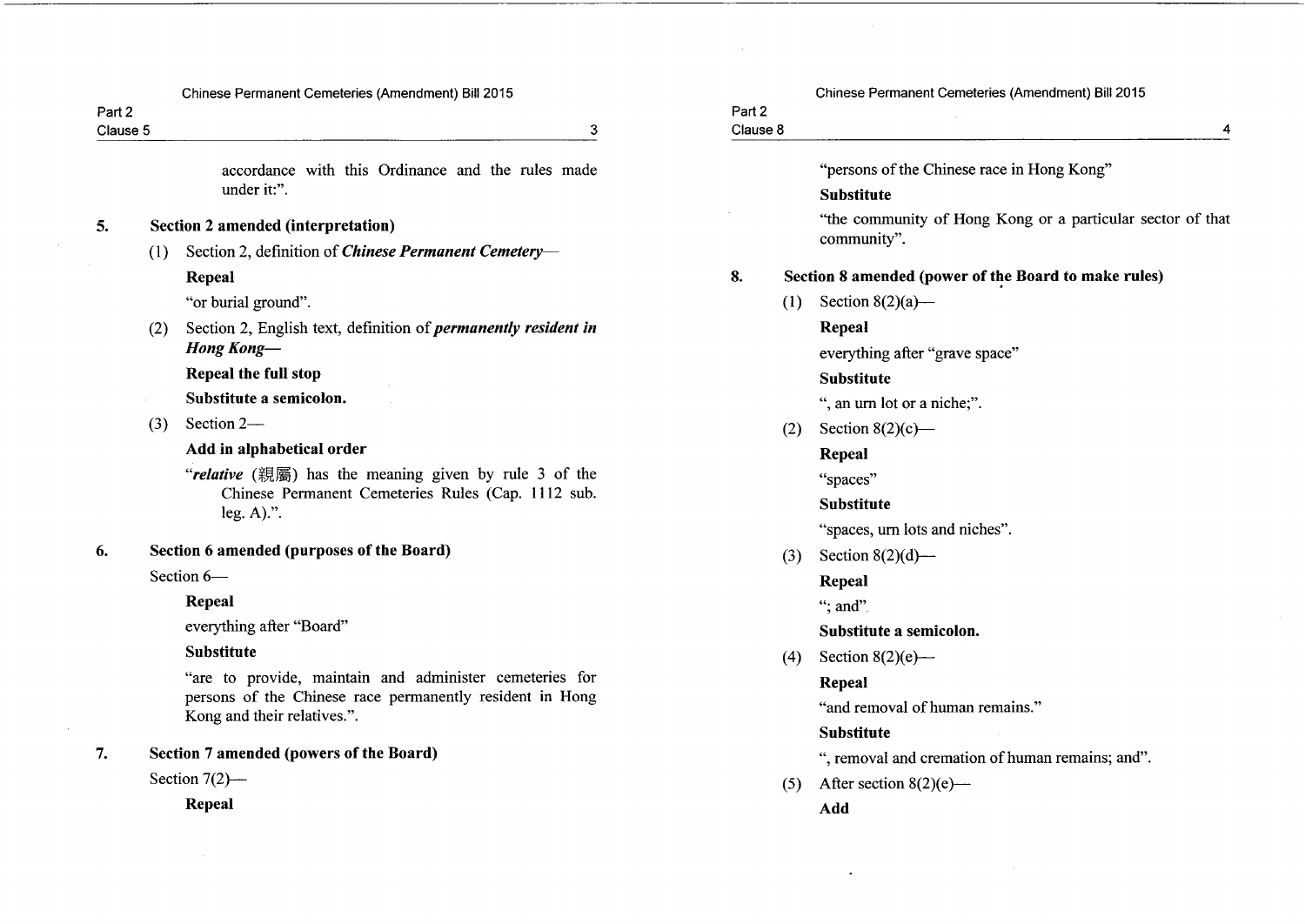Part 2 Clause 8

> "(f) provide for the disinterment and removal of human ashes.".

Chinese Permanent Cemeteries (Amendment) Bill 2015

 $\mathcal{L}$ 

Part 3 Clause 9

 $5\phantom{.0}$ 

## Part 3

# **Amendments to Chinese Permanent Cemeteries Rules**

#### $9<sub>1</sub>$ **Chinese Permanent Cemeteries Rules amended**

The Chinese Permanent Cemeteries Rules (Cap. 1112 sub. leg. A) are amended as set out in sections 10 to 33.

#### Rule 3 amended (interpretation) 10.

(1) Rule 3, definition of **Board**—

## Repeal

everything after "Management of"

## **Substitute**

"the Chinese Permanent Cemeteries established by section 3 of the Ordinance;".

Rule 3, definition of *cemetery*—  $(2)$ 

## Repeal

everything after "any"

#### **Substitute**

"of the cemeteries specified in the First Schedule;".

(3) Rule 3, definition of *exhumable lot—* 

## Repeal

everything after "allocated"

### **Substitute**

"under rule 13;".

Rule 3, definition of *family niche*—  $(4)$ Repeal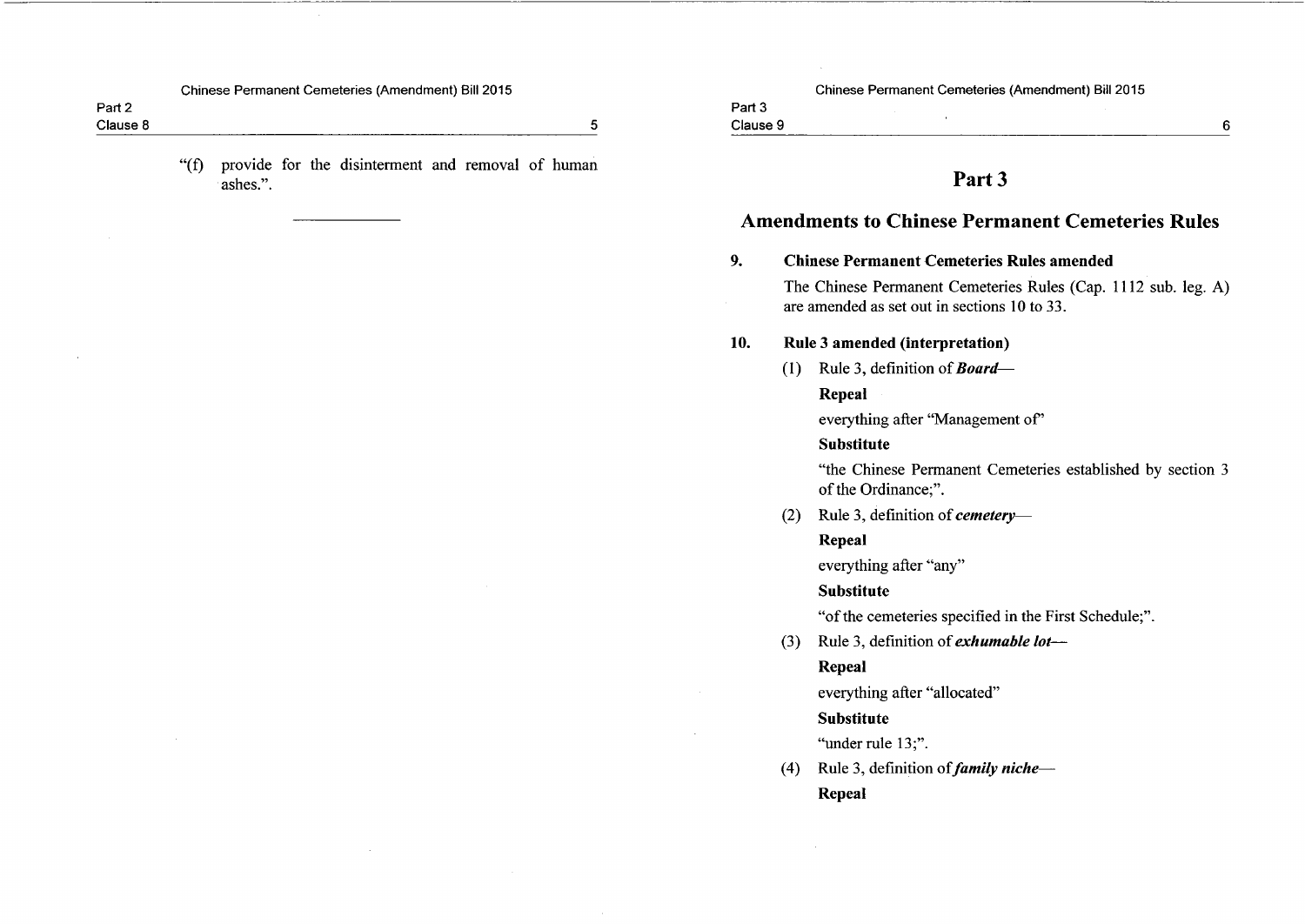Part 3 Clause 10

Part 3  $\overline{7}$ Clause 10 8 everything after "a niche" (b) a father, mother, grandfather, grandmother, greatgrandfather or great-grandmother of the relevant **Substitute** person or of the relevant person's spouse; "for the deposit of ashes allocated under rule 21A;". (c) a brother or sister of-Rule 3, definition of *human remains*—  $(5)$ (i) the relevant person; **Repeal** (ii) the relevant person's spouse; or everything after "being" (iii) a person referred to in paragraph  $(b)$ ; **Substitute** (d) a spouse of a person referred to in paragraph (c); "at any stage of decomposition, including parts of the dead a descendant of- $(e)$ body or skeletal remains, but does not include ashes;". (i) the relevant person: Rule 3, definition of *ordinary niche*—  $(6)$ (ii) a person referred to in paragraph  $(a)$ ,  $(c)$  or Repeal  $(d)$ ; or everything after "a niche" (iii) a person referred to in paragraph (b), other **Substitute** than the relevant person; or "for the deposit of ashes allocated under rule 20A;". (f) a spouse of a person referred to in paragraph (e);".  $(7)$  Rule 3, definition of *permittee*— Rule 3, English text, definition of *subscriber lot*—  $(9)$ Repeal **Repeal the full stop** "urn space, or niche" Substitute a semicolon. **Substitute**  $(10)$  Rule 3-"an urn lot, or a niche". Repeal the definition of close relative.  $(8)$ Rule  $3 (11)$  Rule 3-Repeal the definition of relative Add in alphabetical order **Substitute** "allocated place (獲分配位置) includes a grave space, an urn "relative (親屬), in relation to a person (relevant person) lot and a niche that may be allocated by the Board under (whether deceased or not), meansthese rules; the relevant person's spouse; **ashes** (骨灰) means ashes resulting from the cremation of  $(a)$ human remains:

Chinese Permanent Cemeteries (Amendment) Bill 2015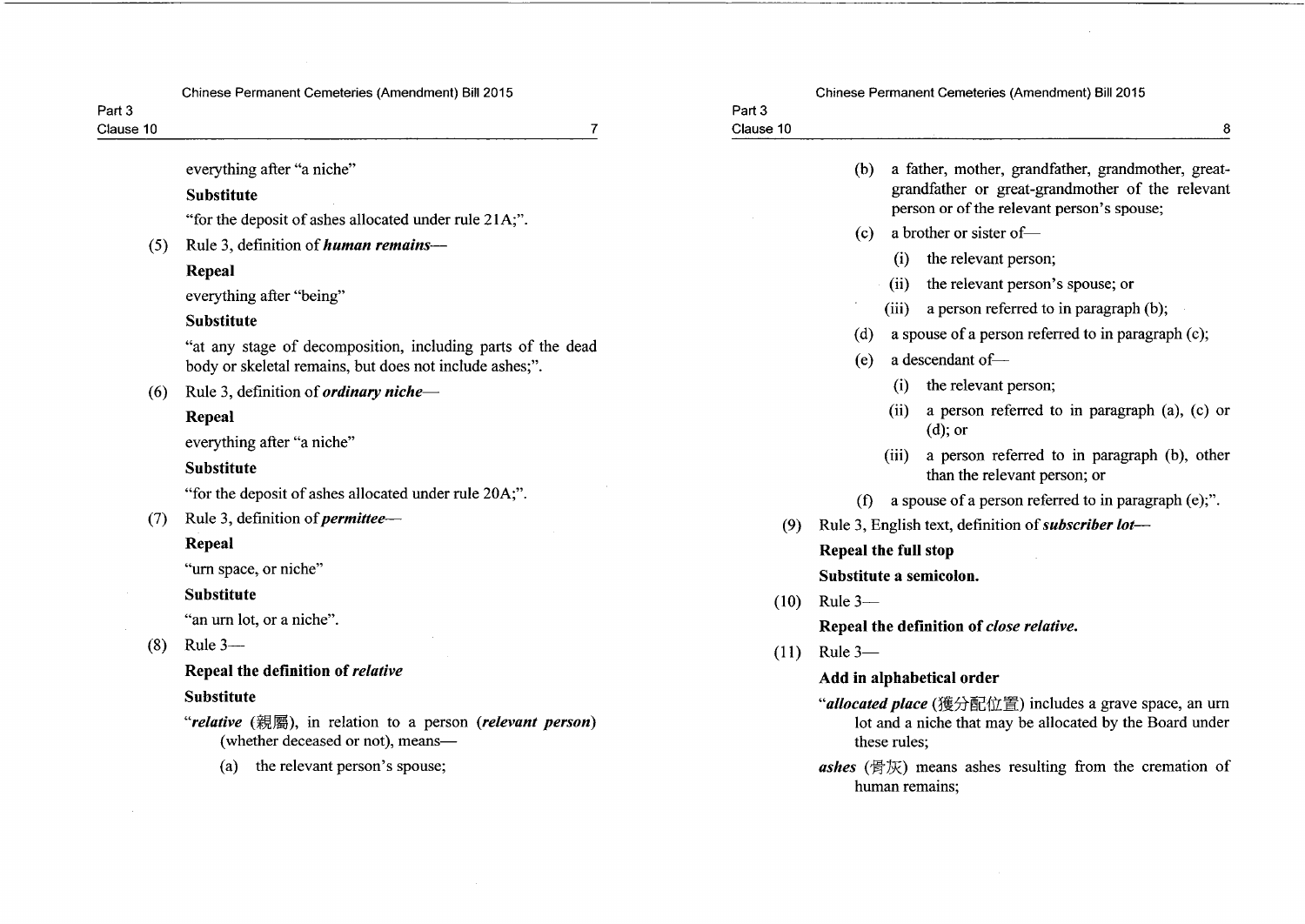Part<sub>3</sub> Clause 11

9

eligible deceased (合資格死者) has the meaning given by rule  $4(2)$ :

- expiry of the term  $(\pm 1)$  ( $\pm 1$ ), in relation to an exhumable lot, means
	- if the initial term of an allocation of the lot is not  $(a)$ extended—the expiry of the initial term of 10 years; or
	- (b) if the initial term of an allocation of the lot is extended—the termination or expiry of the extended term:
- *first* ( $\hat{\equiv} \hat{\equiv} \hat{\equiv} \hat{\equiv}$ ), in relation to an interment, a burial or a deposit of human remains or ashes in an allocated place, means the first interment, burial or deposit in the place after the most recent allocation of the place by the Board;
- grave space (墳墓用地) means a space for the burial of human remains and ashes, whether allocated as an exhumable lot, an ordinary lot or a subscriber lot;
- ossuary niche (骨殖鑫位) means a niche for the deposit of skeletal remains and ashes allocated under rule 20:
- spouse (配偶) includes a concubine taken by a person before 7 October 1971:
- urn lot  $(\triangle$ 塔墓地) means a lot for the burial of skeletal remains and ashes allocated under rule 18A.".
- 11. **Rule 4 substituted** 
	- Rule  $4-$

**Repeal the rule Substitute** 

# Clause 12

#### $"4.$ **Eligibility**

- (1) The first interment, burial or deposit in an allocated place must only be that of the human remains or ashes of an eligible deceased.
- (2) An eligible deceased is a deceased person who, immediately before the person's death, was-
	- (a) a person of Chinese race permanently resident in Hong Kong;
	- a spouse of the person referred to in paragraph (a);  $(b)$ or
	- $(c)$ a child of the person referred to in paragraph (a).
- (3) The Board's decision on whether a deceased person met the description in subrule  $(2)(a)$ ,  $(b)$  or  $(c)$  is final.".
- Rule 5 amended (consent of Board for burials, deposits and  $12.$ removals)
	- Rule 5. Chinese text, heading—  $(1)$ 
		- Repeal

"存放"

### **Substitute**

"安放".

(2) Rule 5, English text-

### Repeal

"Board no person shall"

## **Substitute**

"Board, no person may".

Rule  $5 (3)$ Repeal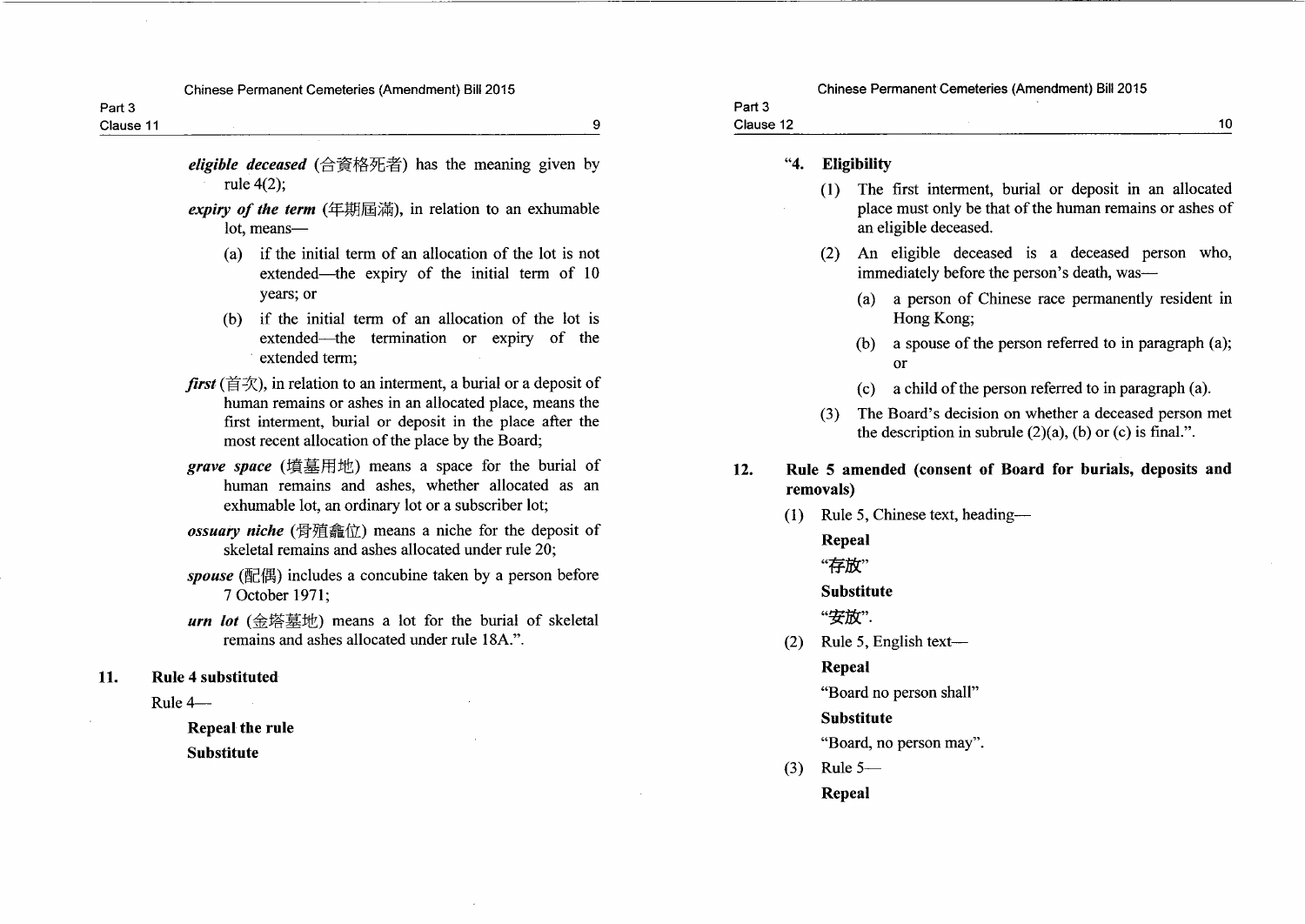|                     | Chinese Permanent Cemeteries (Amendment) Bill 2015                                                                                                                                                                                                                                 |                     | Chinese Permanent Cemeteries (Amendment) Bill 2015                                                                                                                  |    |
|---------------------|------------------------------------------------------------------------------------------------------------------------------------------------------------------------------------------------------------------------------------------------------------------------------------|---------------------|---------------------------------------------------------------------------------------------------------------------------------------------------------------------|----|
| Part 3<br>Clause 13 | 11                                                                                                                                                                                                                                                                                 | Part 3<br>Clause 14 |                                                                                                                                                                     | 12 |
| (4)                 | "or human"<br><b>Substitute</b><br>"or".<br>Rule 5, Chinese text-<br>Repeal<br>"存放"<br><b>Substitute</b>                                                                                                                                                                           | (5)                 | "shall"<br><b>Substitute</b><br>"may".<br>Rule $7(3)$ , English text-<br>Repeal<br>"shall"<br><b>Substitute</b>                                                     |    |
| 13.<br>(1)<br>(2)   | "安放".<br>Rule 7 amended (allocation use and dimension of grave spaces)<br>Rule 7, heading-<br>Repeal<br>"use".<br>Rule $7(1)$ —<br>Repeal<br>"Not more than one grave space shall be allocated"<br>Substitute<br>"Only 1 grave space may be allocated by the Board".               | (6)<br>(7)          | "must".<br>Rule $7(3)$ —<br>Repeal<br>"the grave"<br><b>Substitute</b><br>"the space".<br>Rule 7(4), English text-<br><b>Repeal</b><br>"shall"<br><b>Substitute</b> |    |
| (3)<br>(4)          | Rule $7(2)$ —<br>Repeal<br>"shall not exceed an area of 1 200 mm by 2 400 mm and there<br>shall not be provision for"<br><b>Substitute</b><br>"must not exceed an area of 900 mm by 2 400 mm and there<br>must be at least 300 mm".<br>Rule 7(2), English text, proviso-<br>Repeal | (8)<br>14.          | "must".<br>Rule $7(4)$ —<br>Repeal<br>"the grave"<br><b>Substitute</b><br>"a grave space".<br>Rule 7A added<br>After rule 7-<br>Add                                 |    |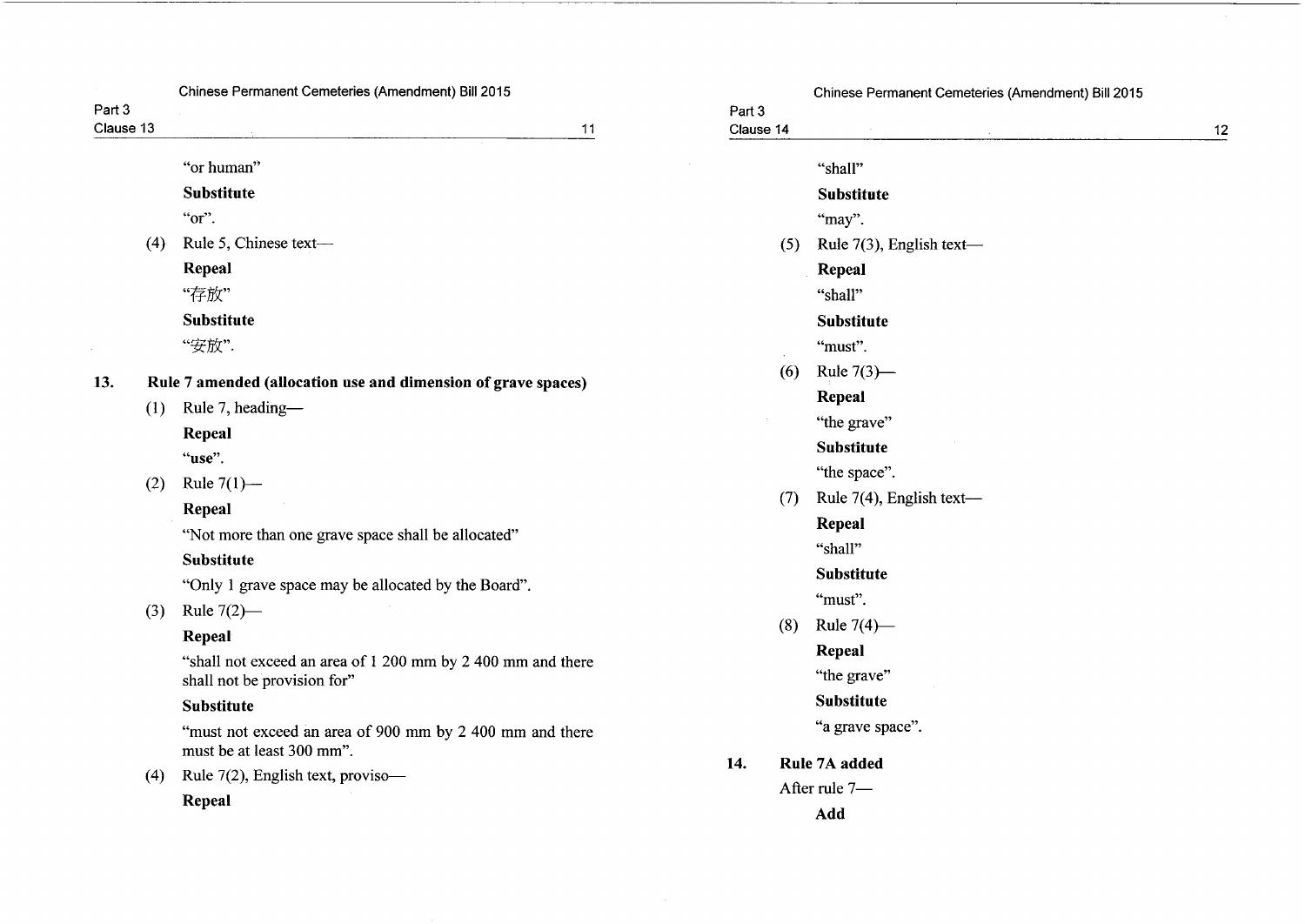Part 3 Clause 15

 $13$ 

#### Use of grave spaces  $"7A.$

- (1) The first interment in a grave space must only be that of the encoffined human remains of an eligible deceased.
- Not more than one set of encoffined human remains can  $(2)$ be interred in a grave space unless written consent has been given by the Board.
- After exhumation, the Board may permit the skeletal  $(3)$ remains, or ashes, derived from the exhumed human remains to be reburied in a container in the grave space.
- After the first interment referred to in subrule (1), the  $(4)$ Board may permit subsequent interments of encoffined human remains, or subsequent burials in containers of skeletal remains or ashes, of other deceased persons in the grave space if-
	- (a) the human remains, skeletal remains or ashes for a subsequent interment or burial are those of a relative of the eligible deceased;
	- for an exhumable lot, the unexpired term of the lot  $(b)$ is not less than 6 years;
	- the human remains, skeletal remains or ashes of the  $(c)$ eligible deceased are interred or buried in the space; and
	- the prescribed fee has been paid.".  $(d)$
- **Rule 14 substituted** 15.
	- Rule  $14-$

Repeal the rule

**Substitute** 

#### Chinese Permanent Cemeteries (Amendment) Bill 2015

"14. Disinterment and removal of human remains and ashes from exhumable lot on expiry of the term

- (1) On the expiry of the term of an exhumable lot, the permittee of the lot must disinter the human remains and ashes buried in the lot and remove them from the lot.
- (2) The Board may disinter the human remains and ashes and remove them from the lot if all of the following conditions are met-
	- $(a)$ subrule (1) is not complied with;
	- the Board has published a notice in the Gazette and  $(b)$ in at least 2 local Chinese newspapers stating that the Board intends to disinter the human remains and ashes and remove them from the lot:
	- (c) 6 months after the publication of the notice, the permittee still has not disinterred the human remains and ashes and removed them from the  $1$ ot.".
- Rule 14A added 16.

Part 3

Clause 16

After rule 14-

Add

#### Cremation of human remains removed from exhumable  $"14A.$ lot

The Board may cremate the human remains removed from an exhumable lot under rule  $14(2)$  if all of the following conditions are met-

(a) the permittee of the lot has not arranged with the Board for their disposal within 6 years from the expiry of the term of the lot;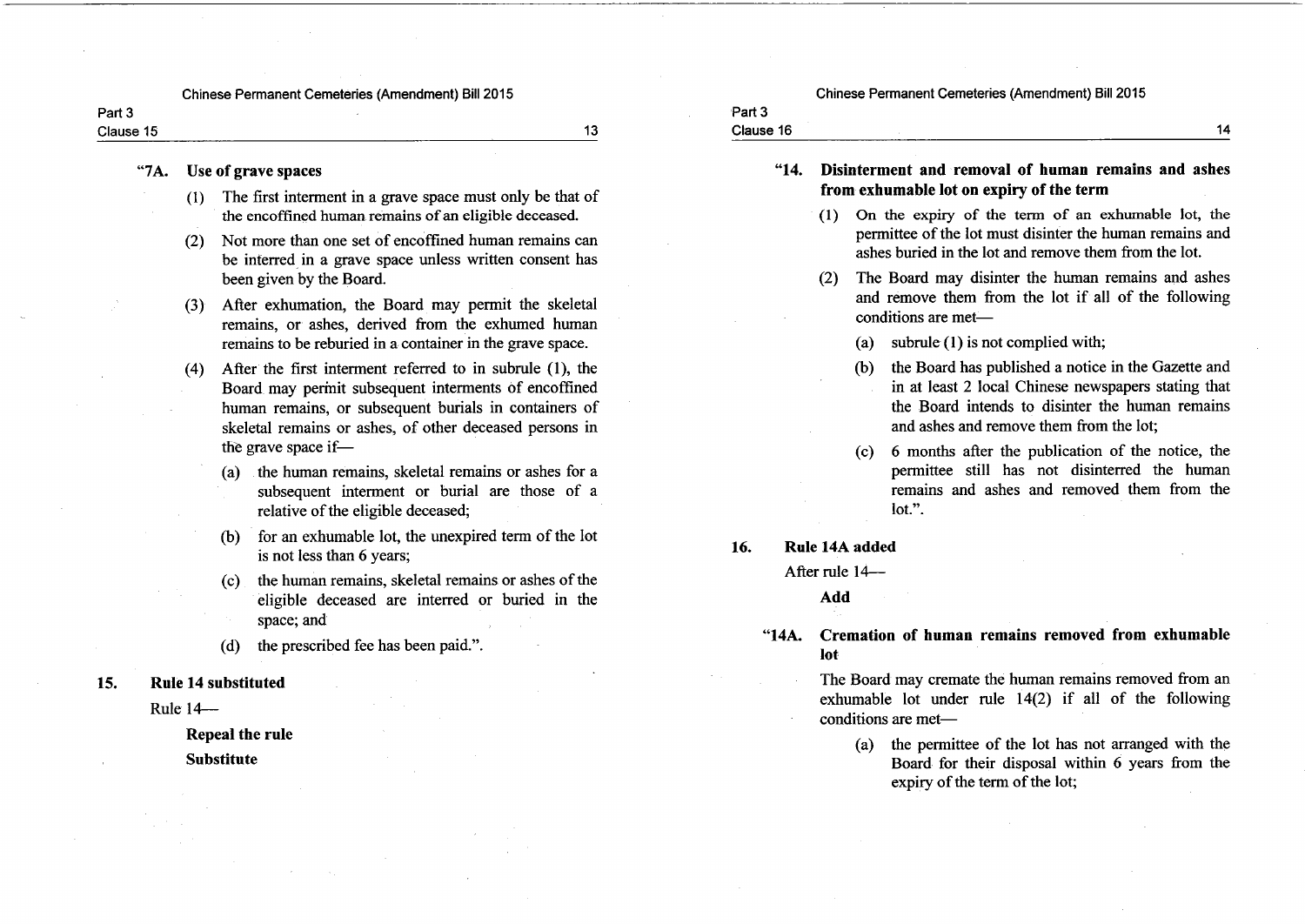| Part 3    |  |
|-----------|--|
| Clause 17 |  |

15

- the Board has published a notice in the Gazette and  $(b)$ in at least 2 local Chinese newspapers stating that the Board intends to cremate the human remains:
- 6 months after the publication of the notice, the  $(c)$ permittee still has not arranged with the Board for the disposal of the human remains.".

Rule 15 amended (reversion of exhumable lot) 17.

Rule 15-

Repeal

everything after "remains"

**Substitute** 

"and ashes under rule 14, an exhumable lot immediately reverts to the Board, and the Board may make any further allocation of the lot.".

Rule 16 repealed (several interments in one grave space) 18.

Rule  $16-$ 

Repeal the rule.

Rule 17 repealed (burial in urn of skeletal or cremated 19. remains)

Rule 17-

Repeal the rule.

Rule 18 amended (reversion of vacant ordinary or subscriber 20. lot after exhumation)

Rule 18-

Repeal

everything after "subscriber lot"

Chinese Permanent Cemeteries (Amendment) Bill 2015

#### Part<sub>3</sub> Clause 21

#### **Substitute**

"that remains vacant for a period of 3 months after exhumation immediately reverts to the Board, and the Board may make any further allocation of the lot.".

#### $21.$ Rule 18A added

After rule 18-

Add

#### "18A. Dimension, allocation and use of urn lots

- (1) An urn lot must not exceed an area of 900 mm by 900 mm.
- An urn lot may be allocated by the Board on payment of  $(2)$ the prescribed fee.
- (3) The first burial in an urn lot must only be that of the skeletal remains of an eligible deceased.
- (4) After exhumation, the Board may permit the ashes derived from the exhumed skeletal remains to be reburied in a container in the urn lot.
- After the first burial referred to in subrule (3), the Board  $(5)$ may permit subsequent burials in containers of skeletal remains or ashes of other deceased persons in the urn lot  $if$ —
	- (a) the skeletal remains or ashes for a subsequent burial are those of a relative of the eligible deceased:
	- (b) the skeletal remains or ashes of the eligible deceased are buried in the lot: and
	- the prescribed fee has been paid.".  $(c)$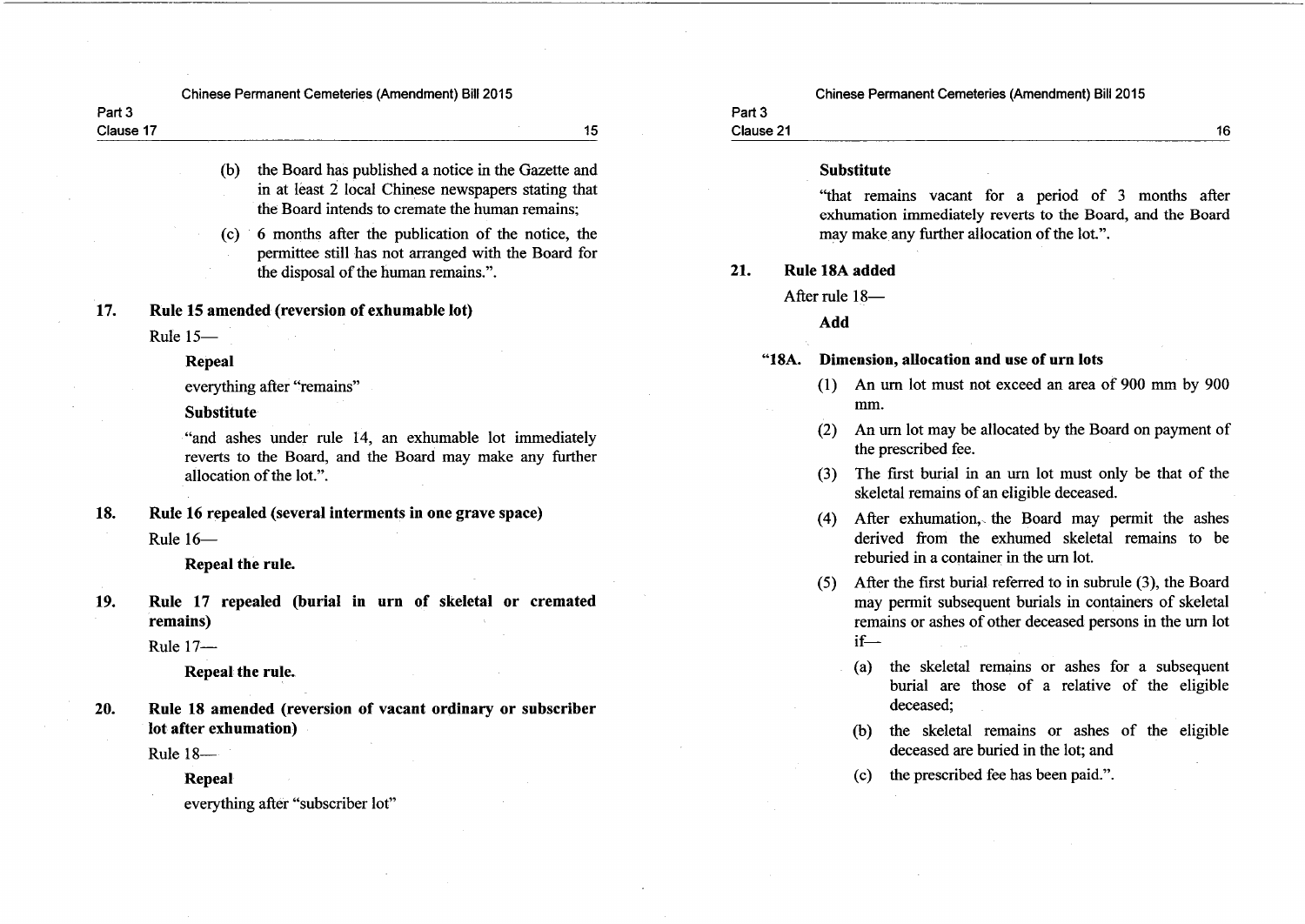Clause 22

 $17$ 

Part 3 Clause 24

 $22.$ **Rule 19 substituted** 

Rule  $19-$ 

Repeal the rule **Substitute** 

#### $"19"$ Reversion of vacant urn lot after removal

- An urn lot previously allocated that remains vacant for a  $(1)$ period of 3 months after the removal of skeletal remains or ashes from the lot immediately reverts to the Board.
- (2) The Board may make any further allocation of an urn lot reverted to the Board under subrule (1).".

#### 23. **Rule 20 substituted**

**Rule 20-**

### **Repeal the rule**

**Substitute** 

#### $"20.$ Allocation and use of ossuary niches

- The Board may designate a niche to be an ossuary  $(1)$ niche-
	- (a) for allocation under subrule  $(2)$ ,  $(3)$  or  $(4)$ ; or
	- for the deposit of human remains disinterred and  $(b)$ removed under rule 14(2).
- On the application of a permittee of an exhumable lot.  $(2)$ the Board must allocate an ossuary niche, if available, free of charge, for each set of skeletal remains removed from the lot on reversion of the lot to the Board
- On the application of a permittee of an ordinary lot or a  $(3)$ subscriber lot, the Board must allocate an ossuary niche. if available, free of charge, for each set of skeletal

remains removed on exhumation for surrender of the lot to the Board.

18

- (4) An ossuary niche may be allocated by the Board on payment of the prescribed fee, for the immediate deposit of a set of skeletal remains.
- (5) The first deposit in an ossuary niche allocated by the Board under subrule (4) must only be that of the skeletal remains of an eligible deceased.
- The Board may permit the ashes derived from the skeletal remains of the eligible deceased to be redeposited in a container in the ossuary niche.
- (7) After the first deposit referred to in subrule (5), the Board may permit subsequent deposits of skeletal remains or ashes of other deceased persons in the ossuary niche if-
	- (a) the skeletal remains or ashes for a subsequent deposit are those of a relative of the eligible deceased:
	- (b) the skeletal remains or ashes of the eligible deceased are deposited in the niche; and
	- (c) the prescribed fee has been paid.
- The Board may determine the maximum numbers of sets  $(8)$ of skeletal remains and ashes to be deposited in an ossuary niche.".
- $24.$ Rule 20A added

After rule 20-

Add

"20A. Allocation and use of ordinary niches

Part<sub>3</sub>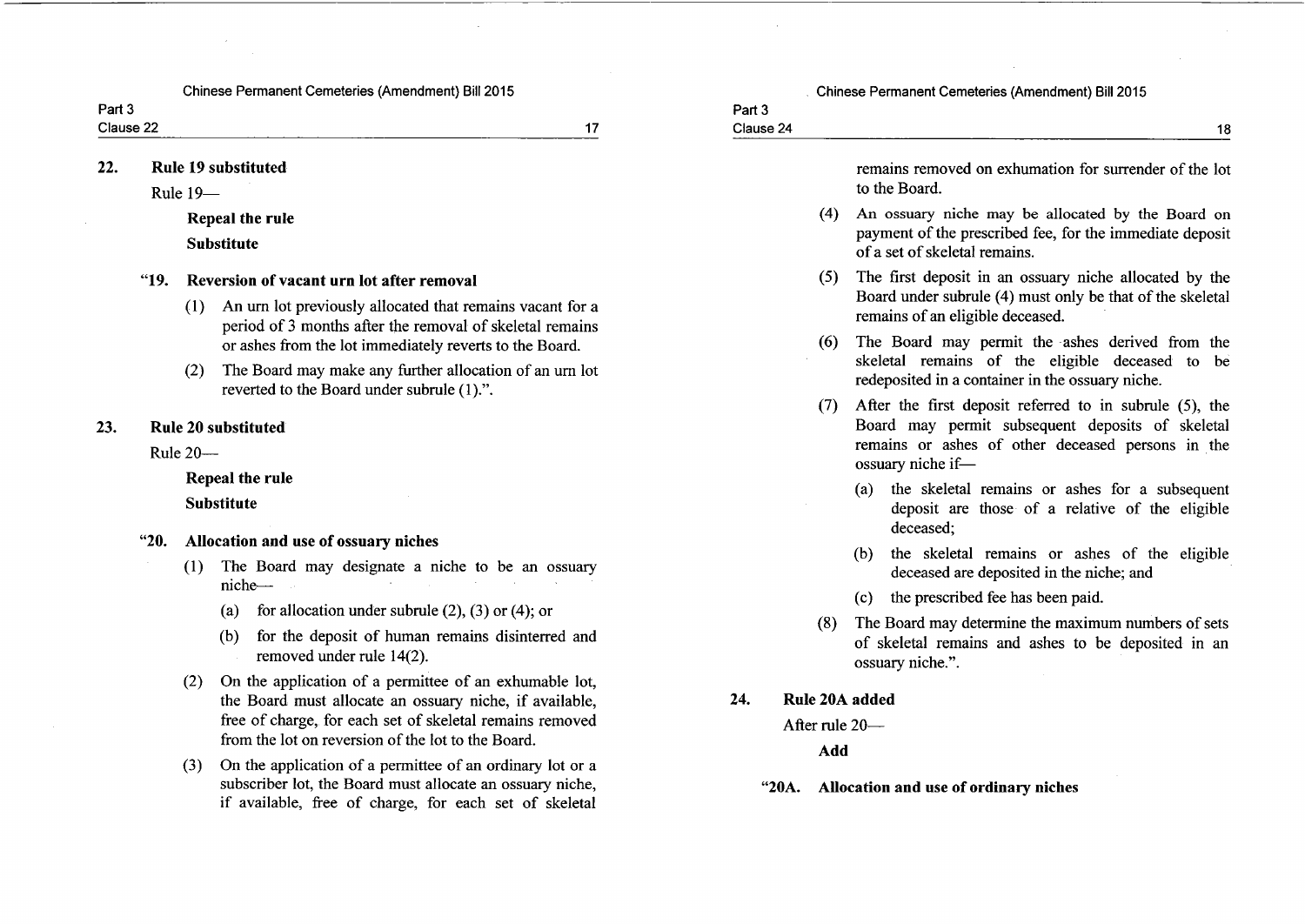| <b>Chinese Permanent Cemeteries (Amendment) Bill 2015</b> |  |  |
|-----------------------------------------------------------|--|--|
|-----------------------------------------------------------|--|--|

| Part 3    |  |  |
|-----------|--|--|
| Clause 25 |  |  |

- The Board may designate a niche to be an ordinary  $(1)$ niche.
- An ordinary niche may be allocated by the Board on  $(2)$ payment of the prescribed fee, for the immediate deposit of a set of ashes.
- The first deposit in an ordinary niche must only be that  $(3)$ of the ashes of an eligible deceased.
- After the first deposit referred to in subrule (3), the  $(4)$ Board may permit subsequent deposits of ashes of other deceased persons in the ordinary niche if-
	- (a) the ashes of the eligible deceased are deposited in the niche: and
	- the prescribed fee has been paid.  $(b)$
- The Board may determine the maximum number of sets  $(5)$ of ashes to be deposited in an ordinary niche.".
- **Rule 21 substituted** 25.
	- Rule  $21-$

**Repeal the rule** 

**Substitute** 

#### Reversion of vacant ossuary niche and ordinary niche  $"21.$

- An ossuary niche or ordinary niche that remains vacant  $(1)$ for a period of 3 months after the allocation or removal of skeletal remains or ashes from the niche immediately reverts to the Board.
- The Board may make any further allocation of the niche  $(2)$ reverted to the Board under subrule (1).".

Chinese Permanent Cemeteries (Amendment) Bill 2015

# Part 3

19

# Clause 26

- 26. **Rule 21A substituted** 
	- Rule  $21A$ —

Repeal the rule **Substitute** 

#### $"21A.$ Allocation and use of family niches

- The Board may designate a niche to be a family niche at  $(1)$ the time of the allocation of the niche.
- (2) A family niche may be allocated by the Board on payment of the prescribed fee.
- (3) The Board may allocate more than one family niche to the same permittee.
- The first family niche allocated to a permittee must be  $(4)$ used immediately for the deposit of a set of ashes.
- (5) The first deposit in a family niche must only be that of the ashes of an eligible deceased.
- After the first deposit referred to in subrule (5), the  $(6)$ Board may permit subsequent deposits of ashes of other deceased persons in the family niche if-
	- (a) the ashes for a subsequent deposit are those of a relative of the eligible deceased;
	- the ashes of the eligible deceased are deposited in  $(b)$ the niche: and
	- the prescribed fee has been paid.  $(c)$
- The Board may determine the maximum number of sets  $(7)$ of ashes to be deposited in a family niche.".
- 27. Rule 21B amended (reversion of family niches allocated)

 $(1)$  Rule 21B $(1)$ —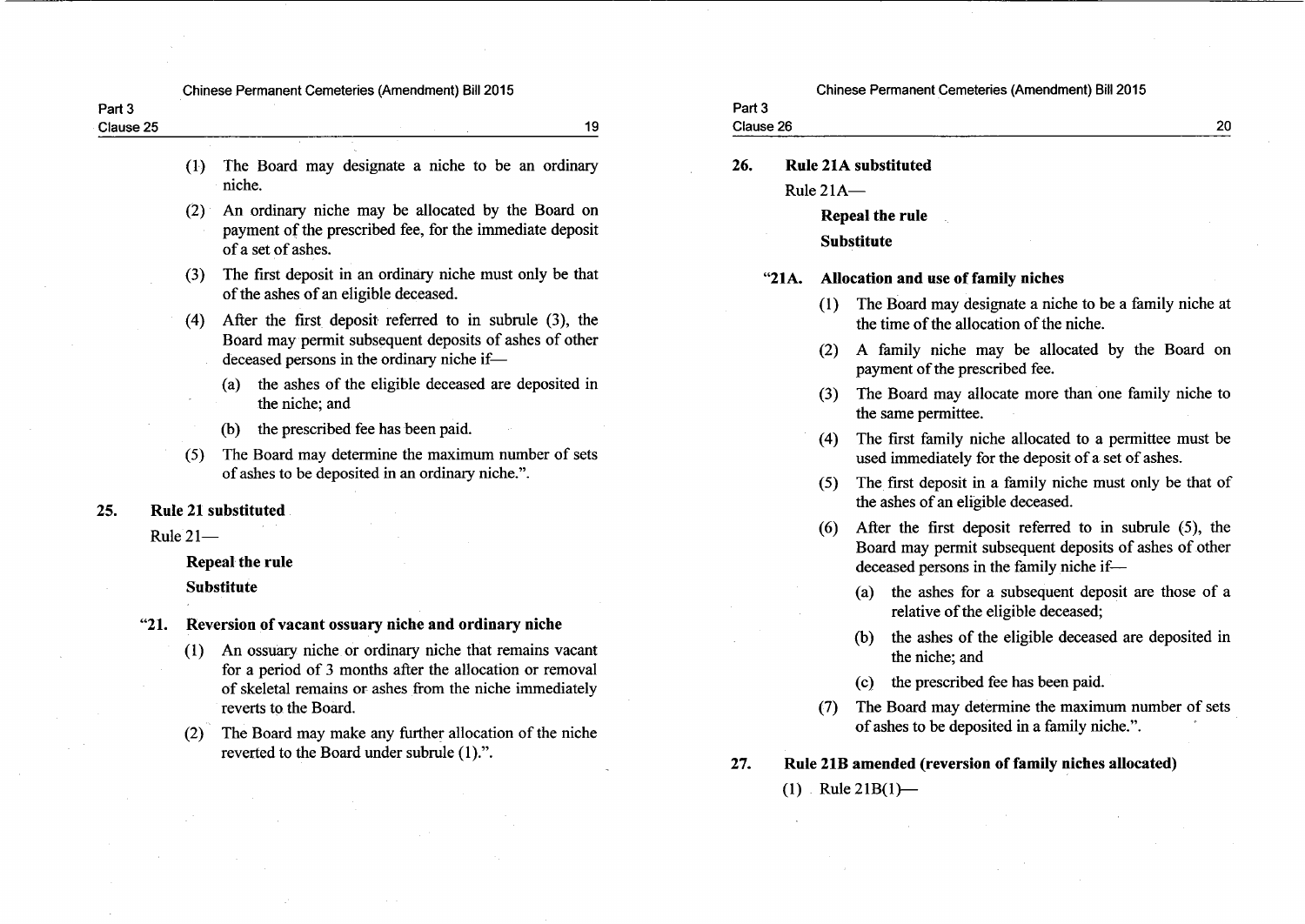Clause 27

21

## Repeal

everything after "one time"

## **Substitute**

"remain vacant for a period of 3 months after the allocation or removal of ashes, the Board may, at its absolute discretion, revoke the allocation and designation by notice in writing addressed to the permittee at the permittee's last known address and by posting the notice at a conspicuous place of the niche or niches.".

#### Rule  $21B(2)$ —  $(2)$

## Repeal

everything before "to the Board"

### **Substitute**

- On the expiry of 14 days of the notice being sent and  $(2)$ posted as prescribed in subrule (1), the niche or niches immediately revert".
- Rule  $21B(3)$ , English text—.  $(3)$

Repeal

"Upon"

### **Substitute**

"On".

(4) Rule  $21B(3)$ —

## **Repeal**

everything after "used for" and before "after deduction"

## **Substitute**

"depositing ashes pursuant to this rule, all fees paid for the allocation of the niche or niches must,".

Rule 21B(3), English text, proviso- $(5)$ 

## Chinese Permanent Cemeteries (Amendment) Bill 2015

#### Part 3 Clause 28

28.

|     | Repeal                        |
|-----|-------------------------------|
|     | "shall"                       |
|     | <b>Substitute</b><br>٠        |
|     | "must".                       |
| (6) | Rule $21B(4)$ —               |
|     | Repeal                        |
|     | "Any family"                  |
|     | <b>Substitute</b>             |
|     | "A family".                   |
| (7) | Rule $21B(4)$ , English text— |
|     | <b>Repeal</b>                 |
|     | "shall be"                    |
|     | Substitute                    |
|     | " $is$ ".                     |

 $(1)$  Rule 22(1), English text—

## **Repeal**

"Save where"

### **Substitute**

"Unless".

Rule  $22(1)$ —  $(2)$ 

## Repeal

"urn space"

- **Substitute**
- "urn lot".

# Part 3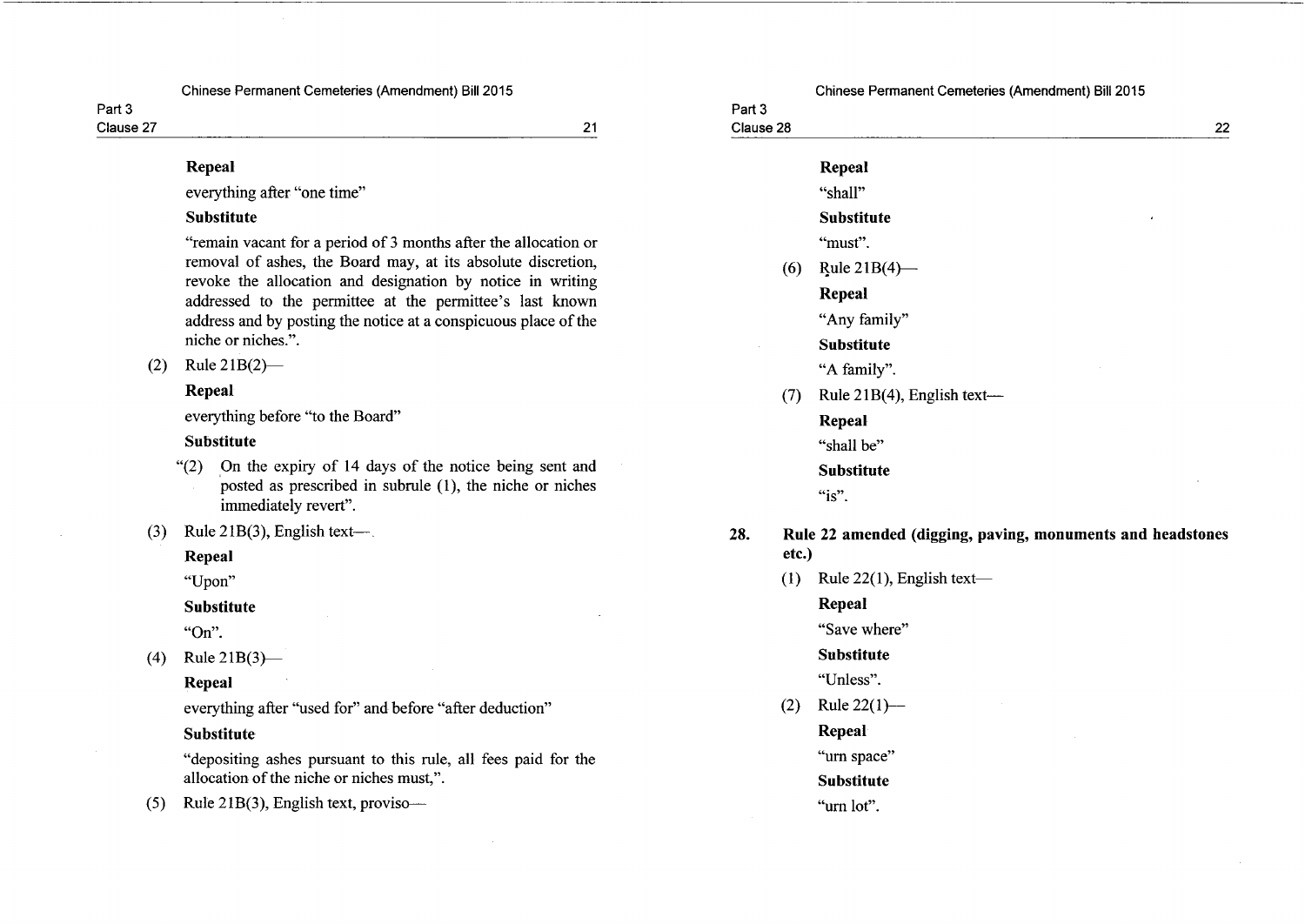|                     | Chinese Permanent Cemeteries (Amendment) Bill 2015 |    |                     | Chinese Permanent Cemeteries (Amendment) Bill 2015  |    |
|---------------------|----------------------------------------------------|----|---------------------|-----------------------------------------------------|----|
| Part 3<br>Clause 28 |                                                    | 23 | Part 3<br>Clause 29 |                                                     |    |
|                     |                                                    |    |                     |                                                     | 24 |
| (3)                 | Rule $22(1)$ , English text-                       |    |                     | <b>Repeal</b>                                       |    |
|                     | Repeal                                             |    |                     | "any grave or urn space"                            |    |
|                     | "shall be"                                         |    |                     | <b>Substitute</b>                                   |    |
|                     | <b>Substitute</b>                                  |    |                     | "any grave space, urn lot".                         |    |
|                     | "are to be".                                       |    | (9)                 | Rule 22(3), English text-                           |    |
| (4)                 | Rule 22(2), English text-                          |    |                     | Repeal                                              |    |
|                     | Repeal                                             |    |                     | "shall be placed"                                   |    |
|                     | "Save"                                             |    |                     | <b>Substitute</b>                                   |    |
|                     | <b>Substitute</b>                                  |    |                     | "is to be placed".                                  |    |
|                     | "Except".                                          |    | (10)                | Rule 22(3), English text-                           |    |
| (5)                 | Rule 22(2), English text-                          |    |                     | Repeal                                              |    |
|                     | Repeal                                             |    |                     | "Board shall not be"                                |    |
|                     | "the grant thereof, no person shall"               |    |                     | <b>Substitute</b>                                   |    |
|                     | <b>Substitute</b>                                  |    |                     | "Board is not".                                     |    |
|                     | "giving the consent, no person may".               |    | (11)                | Rule $22(3)$ —                                      |    |
| (6)                 | Rule $22(2)$ —                                     |    |                     | Repeal                                              |    |
|                     | <b>Repeal</b>                                      |    |                     | "damage thereto arising from any cause whatsoever." |    |
|                     | "grave or urn space"                               |    |                     | <b>Substitute</b>                                   |    |
|                     | <b>Substitute</b>                                  |    |                     | "damage to it.".                                    |    |
|                     | "grave space or urn lot".                          |    | 29.                 | Rule 23 substituted                                 |    |
| (7)                 | Rule 22(3), English text-                          |    |                     | Rule 23-                                            |    |
|                     | Repeal                                             |    |                     | Repeal the rule                                     |    |
|                     | "article whatsoever"                               |    |                     | <b>Substitute</b>                                   |    |
|                     | <b>Substitute</b>                                  |    |                     |                                                     |    |
|                     | "article".                                         |    |                     |                                                     |    |
| (8)                 | Rule $22(3)$ —                                     |    |                     |                                                     |    |

 $\sim$ 

 $\sim 10^{-1}$ 

 $\sim 10^{-11}$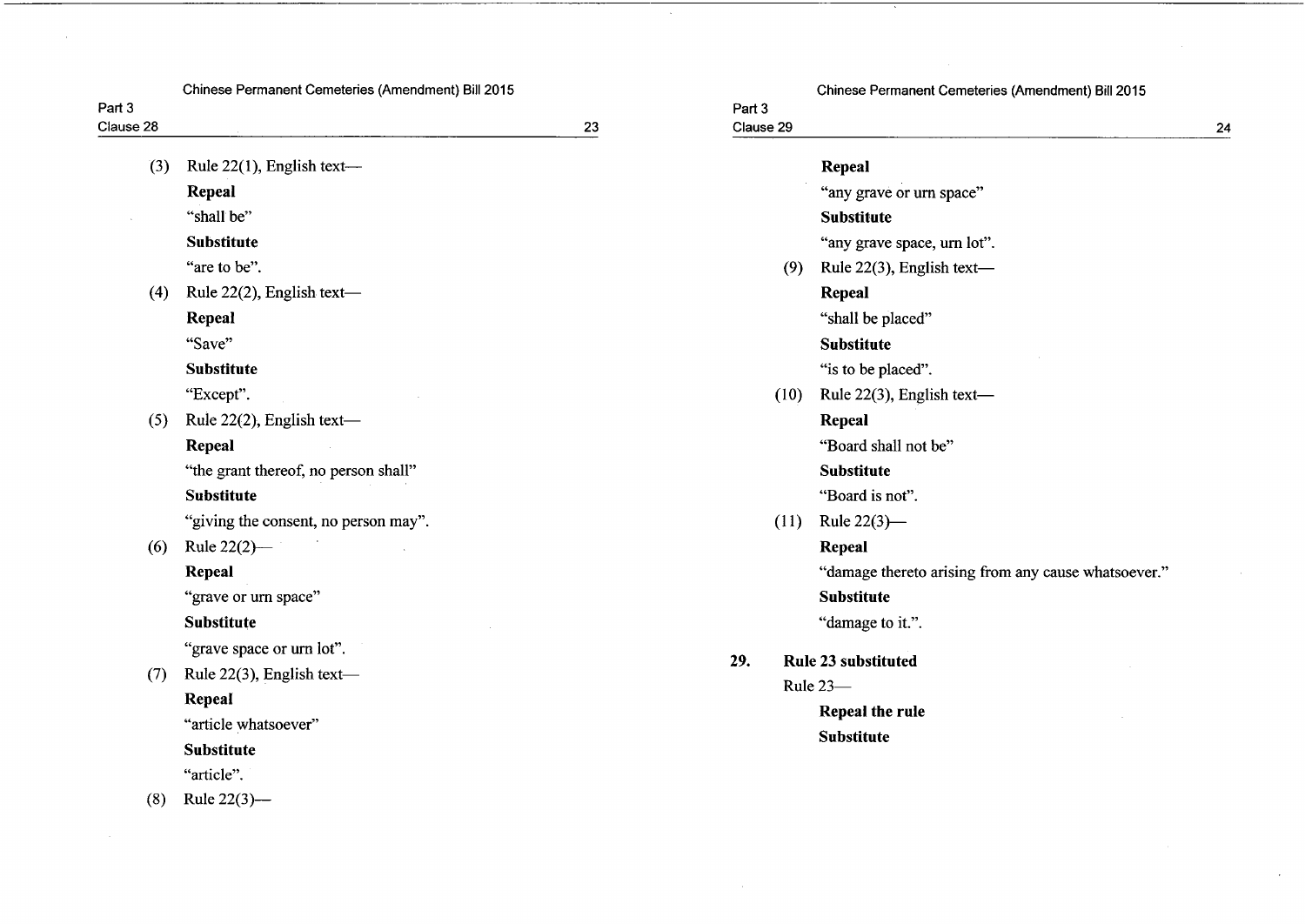Part<sub>3</sub> Clause 30

25

#### Chinese Permanent Cemeteries (Amendment) Bill 2015

| Part 3              |    |
|---------------------|----|
| Clause 32<br>- ---- | າຂ |

#### "23. No liability against damage

The Board is not liable for any damage to any part of a cemetery in the event of subsidence, natural disaster, civil commotion, war or terrorist attack.".

#### 30. **Rule 23A substituted**

Rule  $23A$ --

Repeal the rule

**Substitute** 

#### "23A. Power of Board to repair and recover expenses

The Board has the power to-

- carry out for the protection of public safety any  $(a)$ repairs to a grave space, an urn lot or a niche on behalf of the permittee who failed to carry out the repairs as requested by the Board; and
- recover from the permittee any expenses incurred  $(b)$ for the repairs.".

#### Rule 28 added 31.

After rule 27-

Add

#### "28. **Saving**

- $(1)$  Rule 7(2), as in force immediately before the appointed date, continues to apply to a grave space allocated by the Board before that date, as if the amending Ordinance had not been enacted.
- Rule 14A does not apply to an exhumable lot- $(2)$
- allocated by the Board before the appointed date;  $(a)$ and
- whose term is not extended after the appointed  $(b)$ date.
- Rule 18A(1) does not apply to an urn lot allocated by the  $(3)$ Board before the appointed date.
- In this rule- $(4)$
- amending Ordinance (《修訂條例》) means the Chinese Permanent Cemeteries (Amendment) Ordinance 2015 of 2015);  $\epsilon$
- appointed date (指定日期) means the date on which the amending Ordinance comes into operation.".
- **First Schedule amended (cemeteries)**  $32.$ 
	- First Schedule-
		- **Repeal**

"[rule 2]"

**Substitute** 

"[rules  $2 & 3$ ]".

#### **Third Schedule amended (fees)** 33.

(1) Third Schedule, item 5-**Repeal** 

"16 and 17"

## **Substitute**

#### "7A and 18A".

Third Schedule, item 5(b)- $(2)$ **Repeal**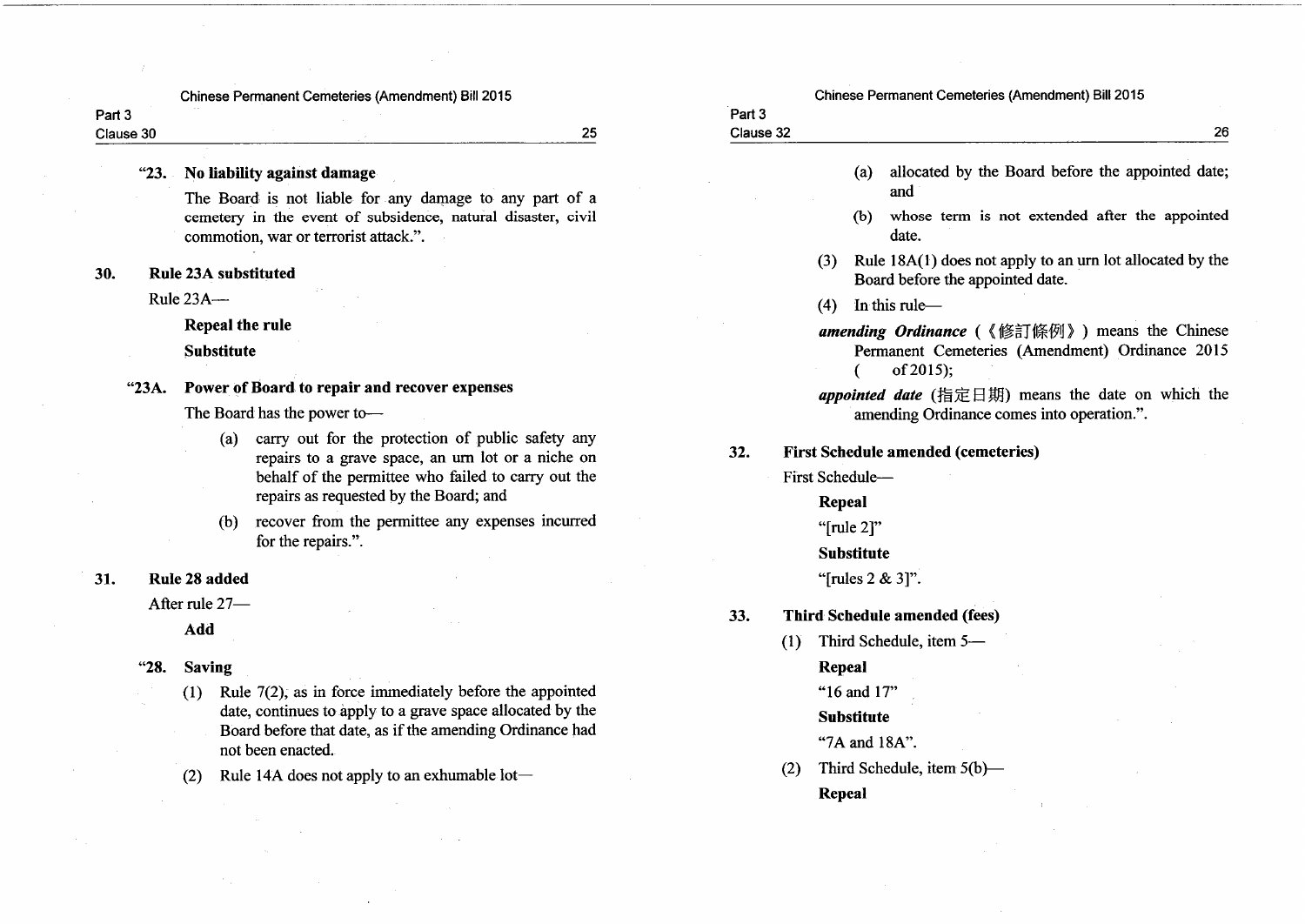| Part 3    | Chinese Permanent Cemeteries (Amendment) Bill 2015               |                     | Chinese Permanent Cemeteries (Amendment) Bill 2015          |
|-----------|------------------------------------------------------------------|---------------------|-------------------------------------------------------------|
| Clause 33 | 27                                                               | Part 3<br>Clause 33 | 28                                                          |
|           | "in urn"                                                         |                     | "ordinary niche, family niche or ossuary niche (each set of |
|           | <b>Substitute</b>                                                |                     | skeletal remains or ashes)".                                |
|           | "in a container".                                                | (8)                 | Third Schedule, item 14-                                    |
| (3)       | Third Schedule, item 6-                                          |                     | Repeal                                                      |
|           | Repeal                                                           |                     | "space (each space)"                                        |
|           | "in columbarium (each space)"                                    |                     | <b>Substitute</b>                                           |
|           | <b>Substitute</b>                                                |                     | "lot (each lot)".                                           |
|           | "(each niche)".                                                  | (9)                 | Third Schedule, item 16(b), after "remains"-                |
| (4)       | Third Schedule, item 6A-                                         |                     | Add                                                         |
|           | Repeal                                                           |                     | "or ashes".                                                 |
|           | "in columbarium (each space)"                                    | (10)                | Third Schedule, English text, item $16(b)$ —                |
|           | <b>Substitute</b>                                                |                     | Repeal                                                      |
|           | "(each niche)".                                                  |                     | "thereof"                                                   |
| (5)       | Third Schedule, item 7-                                          |                     | <b>Substitute</b>                                           |
|           | Repeal                                                           |                     | "of a month".                                               |
|           | "niche in ossuary or a columbarium (rule $20(3)$ ) (each space)" |                     |                                                             |
|           | <b>Substitute</b>                                                |                     |                                                             |
| (6)       | "ossuary niche (rule 20(4)) (each niche)".                       |                     |                                                             |
|           | Third Schedule, item 10-                                         |                     |                                                             |
|           | Repeal                                                           |                     |                                                             |
|           | "each area 2.4 metres $\times$ 1.2 metres or part thereof".      |                     |                                                             |
| (7)       | Third Schedule, item 13-                                         |                     |                                                             |
|           | <b>Repeal</b>                                                    |                     |                                                             |

 $\sim$ 

 $\sim$ 

 $\sim$ 

"niche of columbarium (each set of cremated human remains)"

Substitute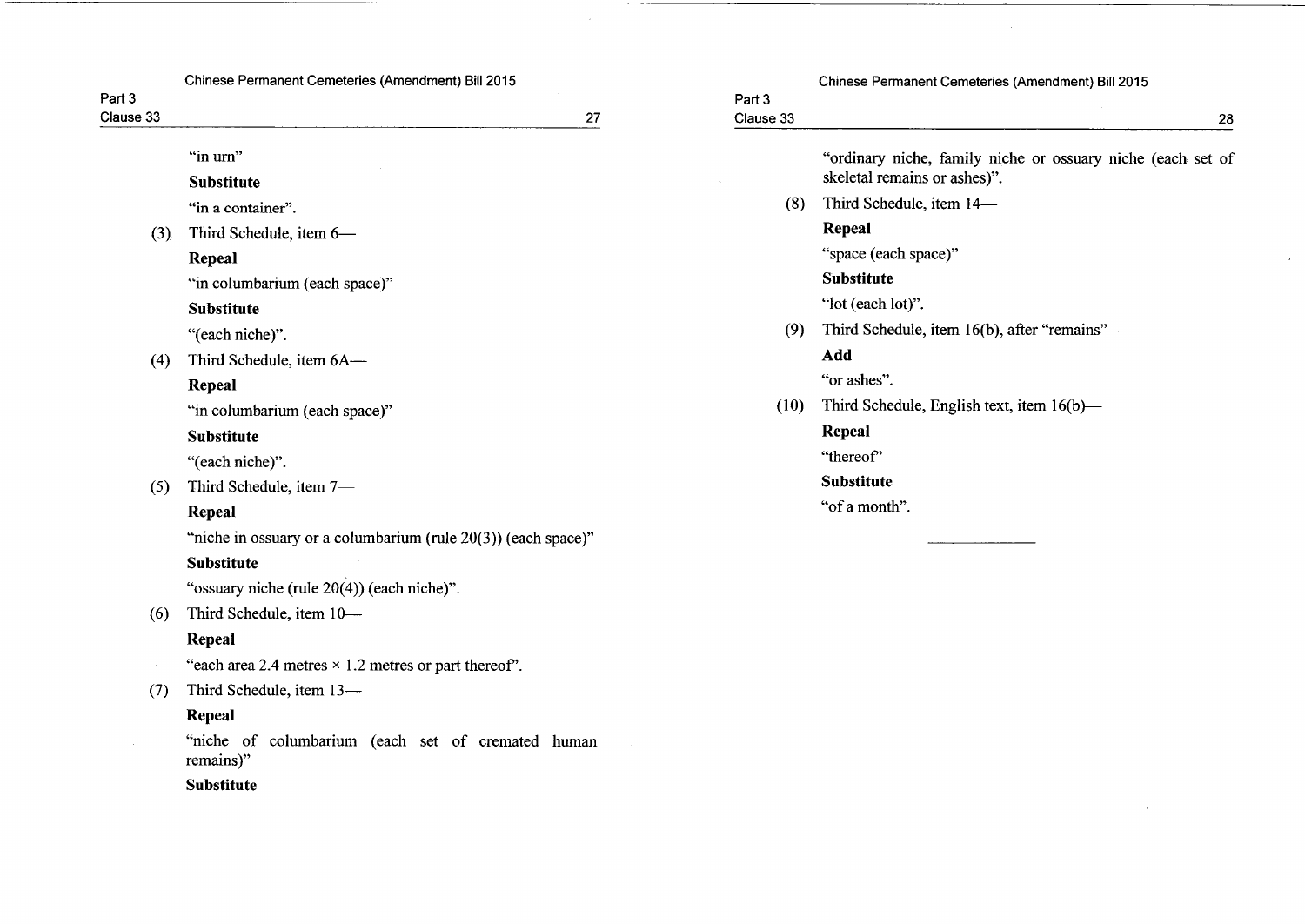Part 4 Clause 34

29

# Part 4

# **Amendments Relating to Headings of Provisions**

34. Amendments relating to headings of provisions

- (1) The amendments relating to headings of provisions as specified in the Schedule have effect.
- (2) The Chinese Permanent Cemeteries Rules (Cap. 1112 sub. leg. A) are amended as set out in the Schedule.

| Chinese Permanent Cemeteries (Amendment) Bill 2015 |  |  |
|----------------------------------------------------|--|--|
|                                                    |  |  |

#### Schedule Section 1

## $[s. 34]$

# **Amendments Relating to Headings of Provisions of Chinese Permanent Cemeteries Rules**

**Schedule** 

Part 1 heading added  $1.$ 

Before rule 1-

Add

# "Part 1

# **General Provisions".**

 $2.$ Part 2 heading added Before rule 6-Add

## "Part 2

# **Grave Spaces".**

Part 3 heading added  $3.$ After rule 18-Add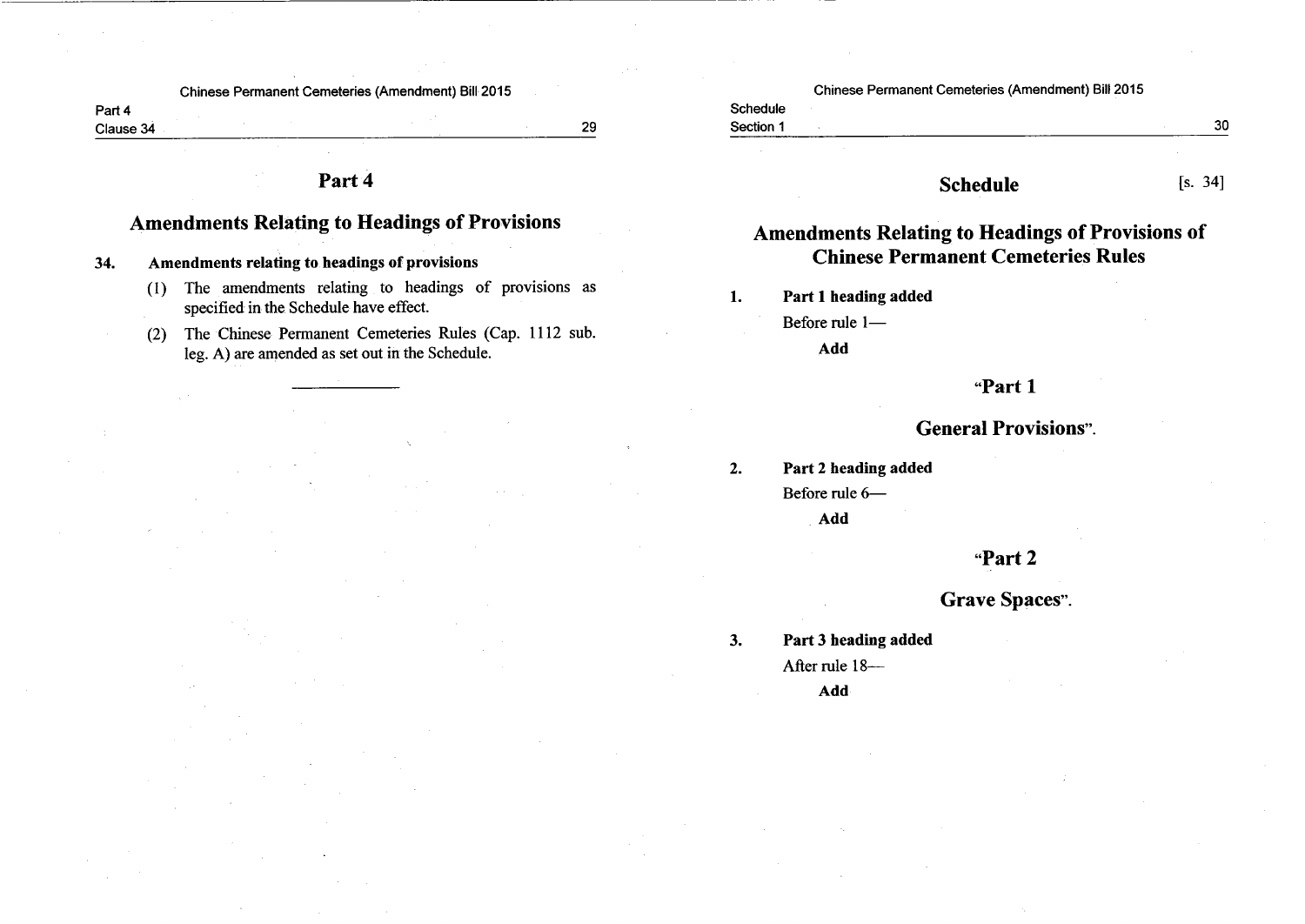Schedule Section 4

 $31$ 

"Part 3

Urn Lots".

Part 4 heading added  $\boldsymbol{4}$ .

Before rule 20-

Add

## "Part 4

Niches"

 $5.$ Part 5 heading added Before rule 22-

Add

# "Part 5

**Miscellaneous Provisions"** 

Chinese Permanent Cemeteries (Amendment) Bill 2015 **Explanatory Memorandum** Paragraph 1

## **Explanatory Memorandum**

The Board of Management of the Chinese Permanent Cemeteries (Board) was established by the Chinese Permanent Cemeteries Ordinance (Cap. 1112) (Ordinance) to provide, maintain and administer the cemeteries specified (specified cemeteries) in the First Schedule to the Chinese Permanent Cemeteries Rules (Cap. 1112 sub. leg. A) (*Rules*). The Rules were made for, amongst other things, the management and use of the cemeteries. The purpose of this Bill is to amend the Ordinance and the Rules.

 $32<sub>2</sub>$ 

## **Part 1-Preliminary**

Clause 1 sets out the short title and provides for commencement.  $2.$ 

#### Part 2-Amendments to the Ordinance

- Clause 3 amends the long title of the Ordinance.  $3.$
- $\overline{4}$ . Clauses 4 and 5 update the preamble to the Ordinance and amend section 2 of the Ordinance by adding the definition of *relative*.

Clauses 6 and 7 amend sections 6 and 7 of the Ordinance to update  $5<sub>1</sub>$ the purposes and powers of the Board.

Clause 8 amends section 8 of the Ordinance to empower the Board 6. to make rules to provide for the cremation of human remains and disinterment and removal of human ashes (ashes).

#### Part 3—Amendments to the Rules

The major amendments are explained below.  $7.$ 

### Eligibility for interment, burials or deposits of human remains or ashes

Clause  $10(8)$  and (10) amends the definition of *relative* and repeals 8. the definition of *close relative* in rule 3 of the Rules so that the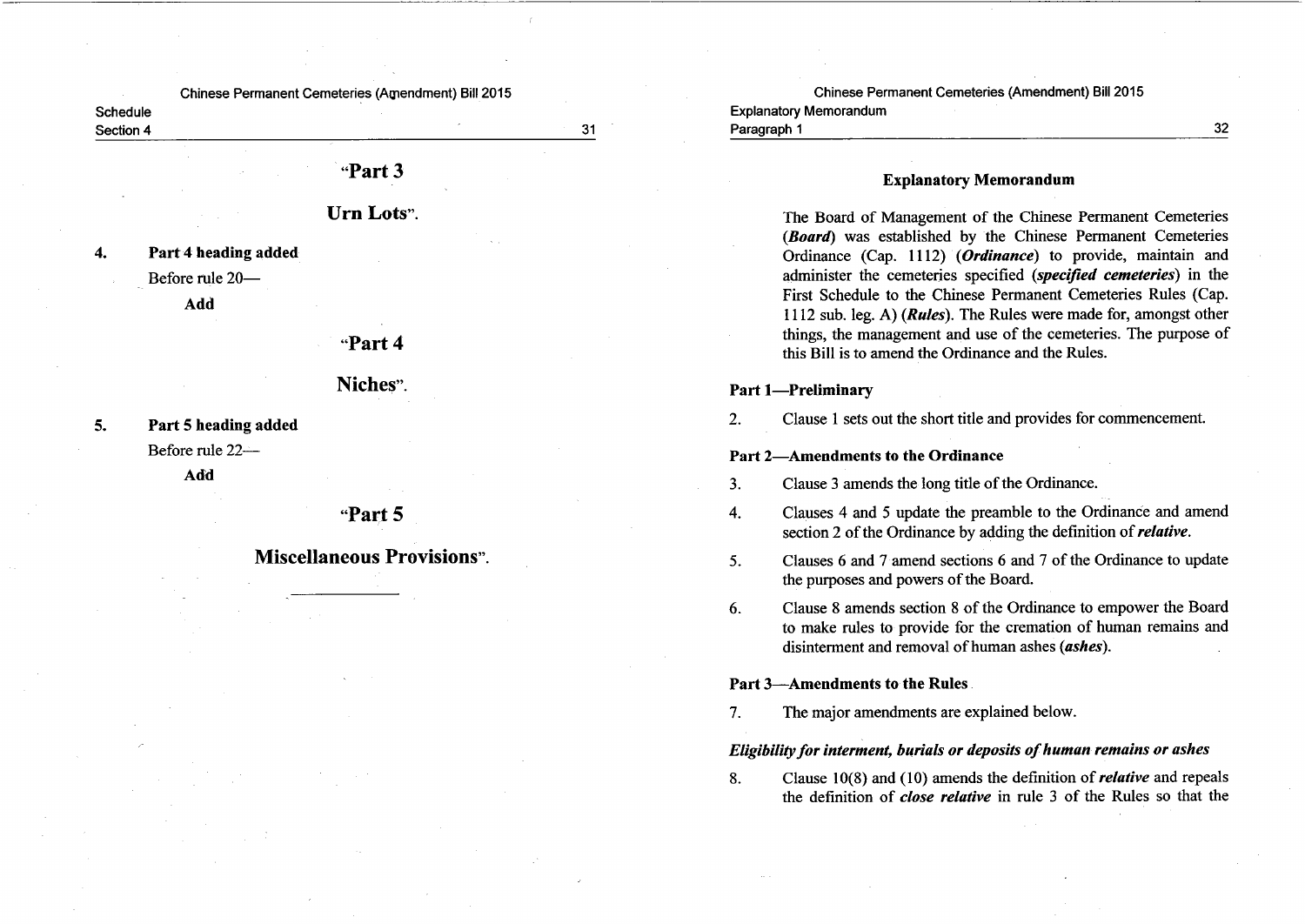| Explanatory Memorandum |  |  |
|------------------------|--|--|
| Paragraph 9            |  |  |

human remains or ashes of a married woman can be interred, buried or deposited with her original family.

33

Clause 11 substitutes new rule 4 for the existing rule 4 of the Rules  $9<sub>1</sub>$ so that a person of Chinese race permanently resident in Hong Kong (regardless of the sex of that person) and the spouse and children of that person are eligible for the first interment, burial or deposit in a specified cemetery.

#### **Subsequent burials of ashes**

Clauses 18 and 19 repeal rules 16 and 17 of the Rules and clause 14 10. adds a new rule 7A to the Rules so that subsequent burials of ashes are also allowed in an exhumable lot.

#### Power to cremate unclaimed human remains

Clause 16 adds a new rule 14A to the Rules to empower the Board  $11.$ to cremate the human remains removed from an exhumable lot.

#### **Miscellaneous amendments**

- Apart from the amendments referred to in paragraph 8, clause 10  $12.$ also amends the definitions of Board, cemetery, exhumable lot, family niche, human remains, ordinary niche and permittee. In addition, certain new definitions are added including *allocated* place, ashes, eligible deceased, expiry of the term, first, grave space, ossuary niche, spouse and urn lot.
- Clauses 21 and 24 respectively add new rules 18A and 20A to the 13. Rules, and clauses 23 and 26 substitute new rules 20 and 21A for the existing rules 20 and 21A of the Rules to set out the provisions concerning urn lots, ordinary niches, ossuary niches, and family niches. The provisions also remove the maximum number of sets of ashes to be deposited in an ordinary niche and a family niche.

# Chinese Permanent Cemeteries (Amendment) Bill 2015

#### **Explanatory Memorandum** Paragraph 14

- Clauses 10(9), 12, 13, 17, 20, 27 and 28 respectively amend rules 3,  $14.$ 5, 7, 15, 18, 21B and 22 of the Rules to introduce technical amendments.
- Clauses 15, 22, 25 and 30 substitute new rules 14, 19, 21 and 23A 15. for the existing rules 14, 19, 21 and 23A of the Rules to introduce technical amendments.
- Clause 29 substitutes new rule 23 for the existing rule 23 of the 16. Rules to provide that the Board is not liable for any damage to any part of a specified cemetery.
- Clause 33 amends the Third Schedule to the Rules to provide for 17. fees for multiple deposit, and storage, of ashes. The clause also introduces certain consequential amendments.

## Part 4—Amendments relating to headings of provisions

Clause 34 and the Schedule add Part headings to the Rules. 18.